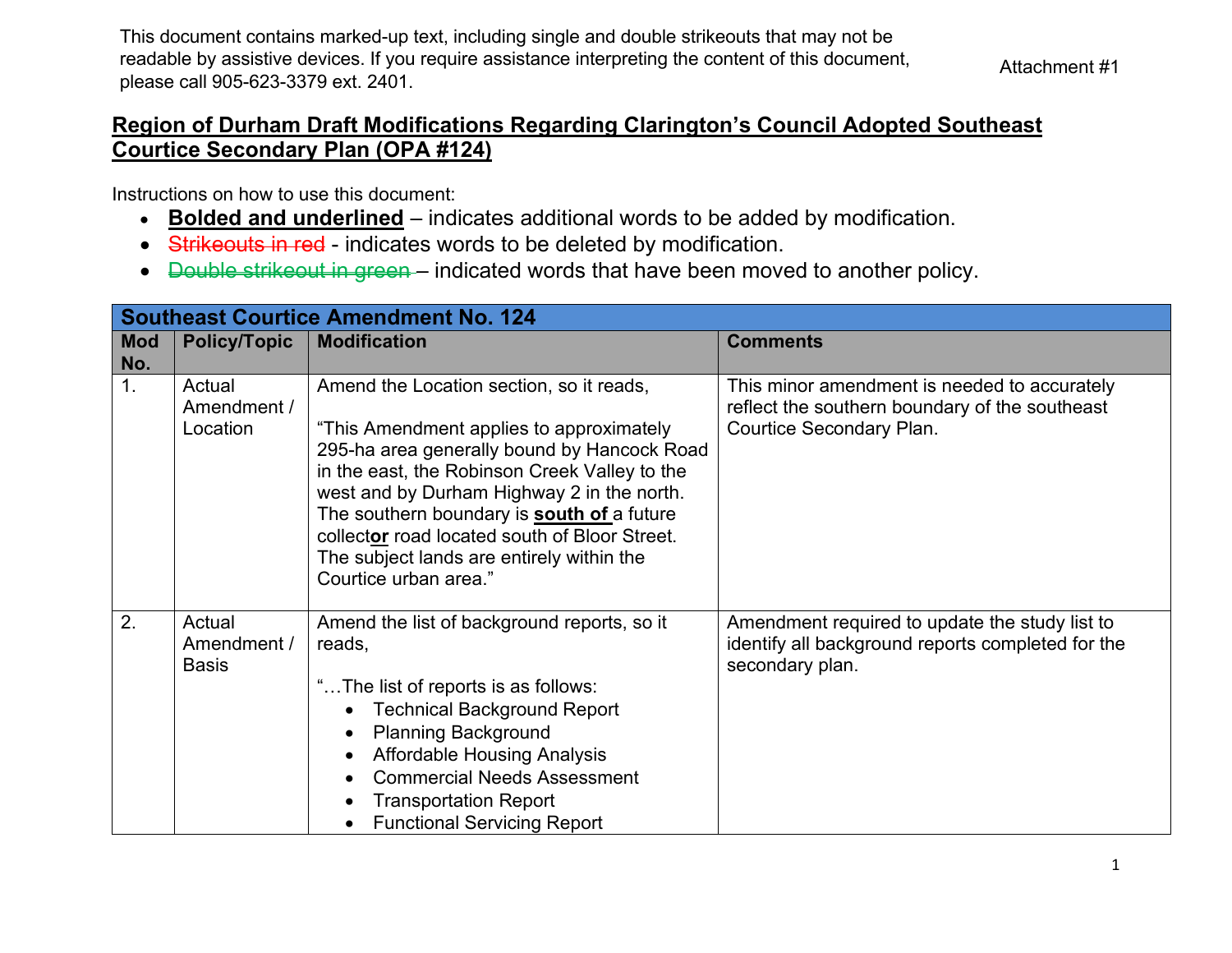| Landscape Analysis<br><b>Agricultural Impact Assessment</b> |
|-------------------------------------------------------------|
|                                                             |
| <b>Archaeological Assessment</b>                            |
| <b>Built Heritage and Cultural Heritage</b>                 |
| <b>Landscape Screening</b>                                  |
| <b>Natural Resources Background</b>                         |
| Analysis, SWS Integration                                   |
| <b>Sustainability &amp; Green Principles</b>                |
| <b>Financial Impact Analysis</b>                            |
| <b>Robinson Tooley Subwatershed</b>                         |
| <b>Study</b>                                                |

|                   |                                             | <b>Southeast Courtice Secondary Plan Text</b>                                                                                                                            |                                                                            |
|-------------------|---------------------------------------------|--------------------------------------------------------------------------------------------------------------------------------------------------------------------------|----------------------------------------------------------------------------|
| <b>Mod</b><br>No. | <b>Policy/Topic</b>                         | <b>Modification</b>                                                                                                                                                      | <b>Comments</b>                                                            |
| 3.                | N/A                                         | Insert page numbers into the document.                                                                                                                                   | Minor amendment required to allow for easy<br>navigation of the amendment. |
| $\overline{4}$ .  | 3.4.1/<br>Parks and<br>Open Space<br>System | Amend policy 3.4.1, so it reads,<br>"The parks and open space system are<br>comprised of: Environmental Protection<br>Areas and associated areas, parks"                 | Minor grammatical amendment.                                               |
| 5.                | 4.3.8/<br>High Density/<br><b>Mixed Use</b> | Amend policy 4.3.8, so it reads,<br>"Development on lands designated High<br>Density/Mixed Use shall have a minimum net<br>density target of 120 units per net hectare." | Amendment required to provide flexibility in the<br>Plan.                  |
| 6.                | 4.4.3 / Medium<br>Density                   | Amend policy 4.4.3 so it reads,                                                                                                                                          | Minor amendment requested by the Municipality of<br>Clarington.            |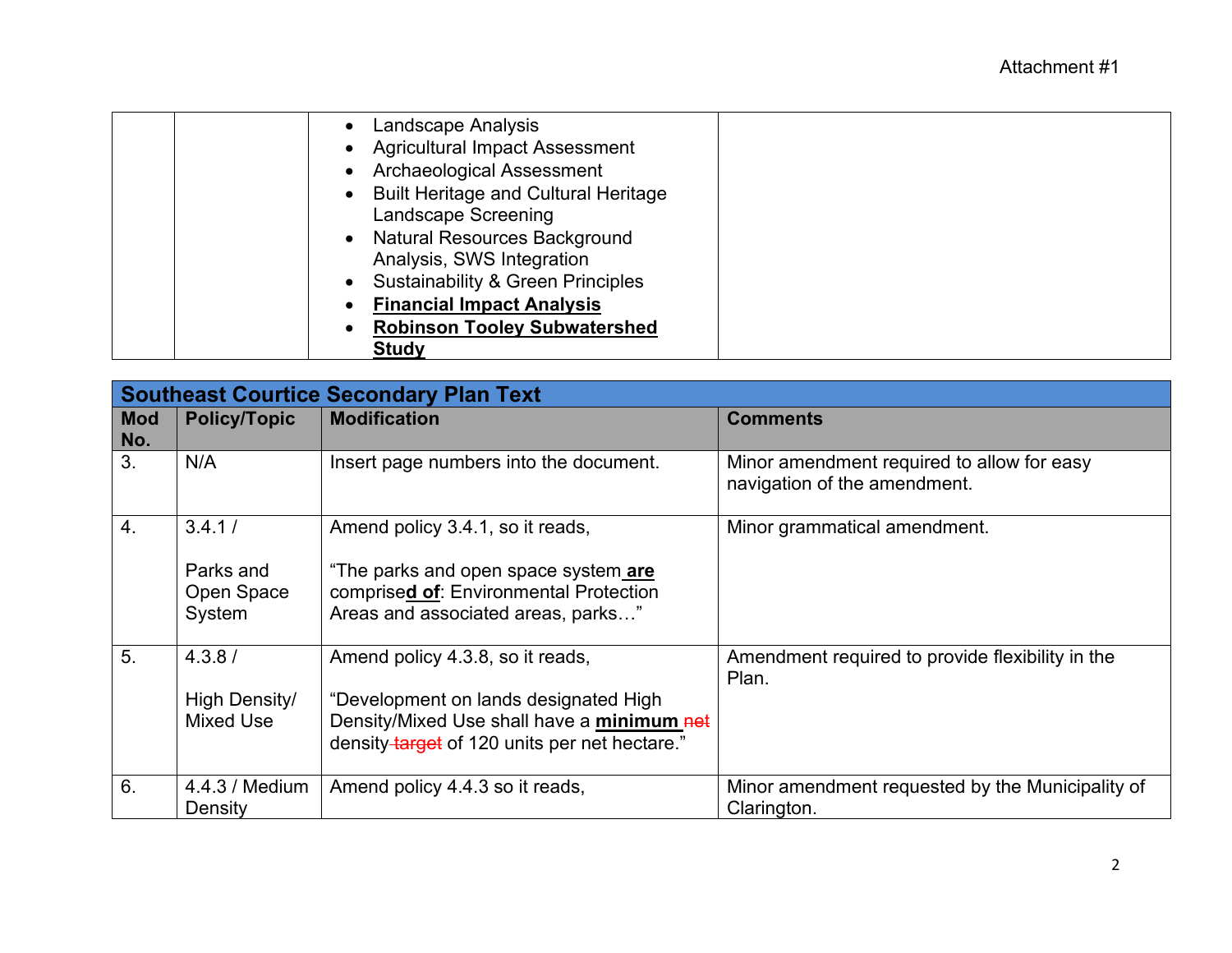|            |                                   | <b>Southeast Courtice Secondary Plan Text</b>               |                                                                 |
|------------|-----------------------------------|-------------------------------------------------------------|-----------------------------------------------------------------|
| <b>Mod</b> | <b>Policy/Topic</b>               | <b>Modification</b>                                         | <b>Comments</b>                                                 |
| No.        |                                   |                                                             |                                                                 |
|            | Regional                          | 4.4.3 Permitted dwelling types shall include:               |                                                                 |
|            | Corridor                          | a. Apartment buildings;                                     |                                                                 |
|            |                                   | b. Townhouses;                                              |                                                                 |
|            |                                   | c. Stacked townhouses:                                      |                                                                 |
|            |                                   | d. Dwelling units within a mixed use<br>building;           |                                                                 |
|            |                                   | e. Additional Dwelling Units-Accessory                      |                                                                 |
|            |                                   | apartments, as per Policy 6.3.5 of the                      |                                                                 |
|            |                                   | <b>Clarington Official Plan; and</b>                        |                                                                 |
|            |                                   | f. Other dwelling types that provide                        |                                                                 |
|            |                                   | housing at the same or higher                               |                                                                 |
|            |                                   | densities as those above.                                   |                                                                 |
|            |                                   |                                                             |                                                                 |
| 7.         | 4.4.7/                            | Amend policy 4.4.7, so it reads,                            | Amendment required to provide flexibility in the<br>Plan.       |
|            | Medium                            | "Development on lands designated Medium                     |                                                                 |
|            | Density                           | Density Regional Corridor shall have a                      |                                                                 |
|            | Regional                          | minimum net-density target-of 8560 units per                |                                                                 |
|            | Corridor                          | net hectare."                                               |                                                                 |
|            |                                   |                                                             |                                                                 |
| 8.         | 4.5.2/                            | Amend policy 4.5.2, so it reads,                            | Minor amendment requested by the Municipality of<br>Clarington. |
|            | Low Density<br><b>Residential</b> | "The following residential building types are<br>permitted: |                                                                 |
|            |                                   | a. Detached dwellings;                                      |                                                                 |
|            |                                   | b. Semi-detached dwellings;                                 |                                                                 |
|            |                                   | c. Townhouses; and                                          |                                                                 |
|            |                                   |                                                             |                                                                 |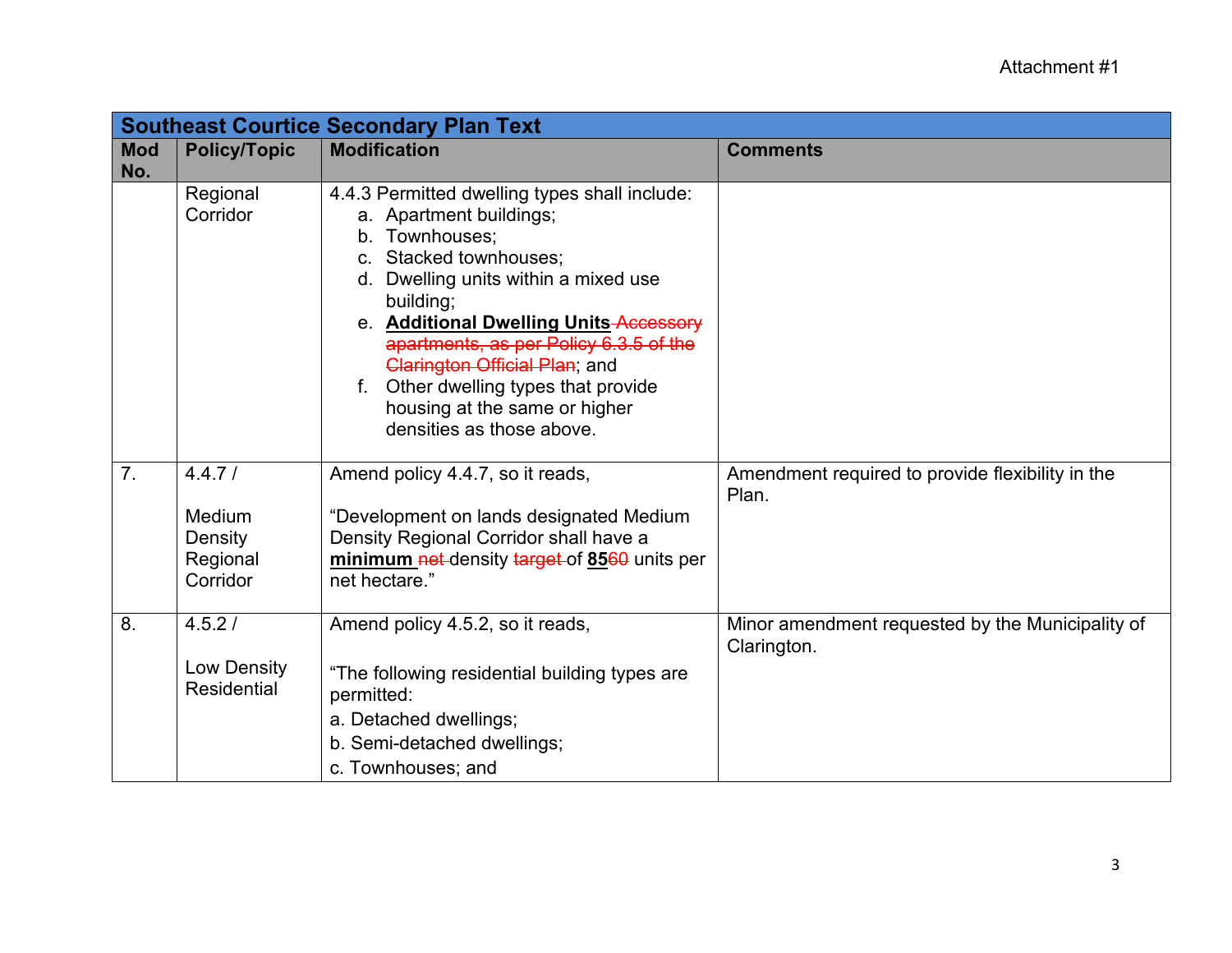|                   |                                                               | <b>Southeast Courtice Secondary Plan Text</b>                                                                                                                                                                                                                                                           |                                                                                                                                                                                                                                                                                                                                                                            |
|-------------------|---------------------------------------------------------------|---------------------------------------------------------------------------------------------------------------------------------------------------------------------------------------------------------------------------------------------------------------------------------------------------------|----------------------------------------------------------------------------------------------------------------------------------------------------------------------------------------------------------------------------------------------------------------------------------------------------------------------------------------------------------------------------|
| <b>Mod</b><br>No. | <b>Policy/Topic</b>                                           | <b>Modification</b>                                                                                                                                                                                                                                                                                     | <b>Comments</b>                                                                                                                                                                                                                                                                                                                                                            |
|                   |                                                               | d. Accessory apartments Accessory<br>Dwelling Units.", as per Policy 6.3.5 of the<br><b>Clarington Official Plan.</b>                                                                                                                                                                                   |                                                                                                                                                                                                                                                                                                                                                                            |
| 9.                | 4.5.3/<br>Low Density<br>Residential<br><b>Permitted Uses</b> | Amend policy 4.5.3, so it reads,<br>"Detached and semi-detached dwelling units<br>shall account for a minimum of 80 percent of<br>the total number of units in the Low Density<br>Residential designation, with units in other<br>building types accounting for the remaining<br>remainder-20 percent." | Amendment requested by the Municipality of<br>Clarington. The intent of the policy is for detached<br>and semis to be the dominant built form, however,<br>as currently written it is too prescriptive.                                                                                                                                                                    |
| 10.               | 4.5.6/<br>Low Density<br>Residential<br>Height and<br>Density | Amend policy 4.5.6, so it reads,<br>"Development on lands designated Low<br>Density Residential shall have a<br>minimum net density of 13 to a maximum net<br>density of 25 units per net hectare."                                                                                                     | Amendment requested by the Municipality of<br>Clarington to acknowledge that there are already<br>sufficient policies provided to guide development in<br>this designation.                                                                                                                                                                                                |
| 11.               | 5.2.8/<br><b>Urban Design</b><br>- General<br><b>Policies</b> | Amend existing policy 5.2.8 by moving the<br>last sentence in the policy to a stand alone<br>policy following 5.2.8 and renumber all<br>subsequent policies accordingly, so it reads,<br>"5.2.8 To support the animation of the public<br>realm and enhance the pedestrian                              | The last sentence in existing policy 5.2.8 has been<br>revised as a freestanding policy to reflect that<br>building entrance locations, while related to reverse<br>lotting, is a separate issue. It also recognizes that<br>not permitting reverse lot frontage conditions is a<br>separate urban design consideration that limits the<br>need for noise barrier fencing. |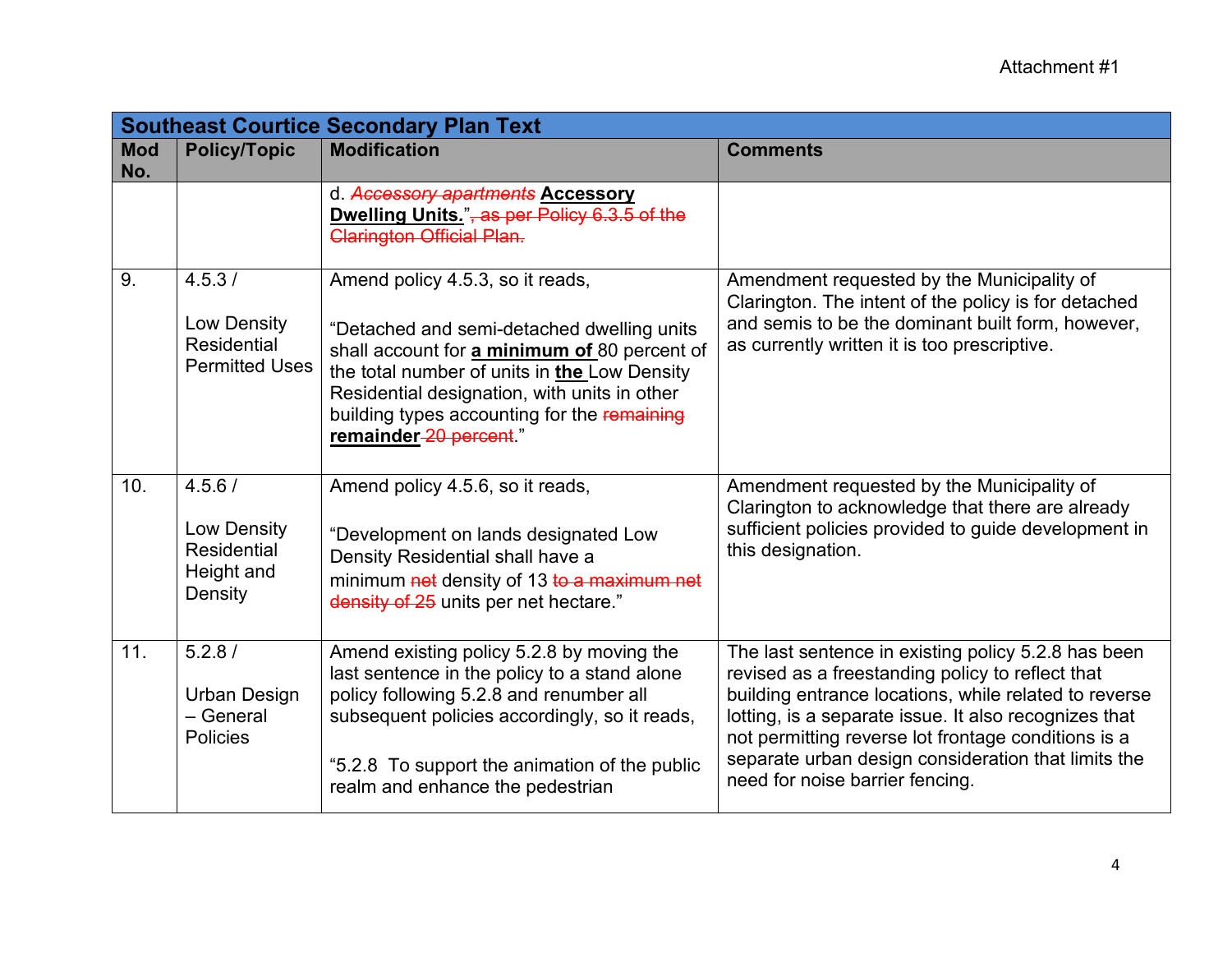|                   |                                                       | <b>Southeast Courtice Secondary Plan Text</b>                                                                                                                                                                                                                                                                                                                                                                                                                                                               |                                                                                                                                                                                                                                                                                          |
|-------------------|-------------------------------------------------------|-------------------------------------------------------------------------------------------------------------------------------------------------------------------------------------------------------------------------------------------------------------------------------------------------------------------------------------------------------------------------------------------------------------------------------------------------------------------------------------------------------------|------------------------------------------------------------------------------------------------------------------------------------------------------------------------------------------------------------------------------------------------------------------------------------------|
| <b>Mod</b><br>No. | <b>Policy/Topic</b>                                   | <b>Modification</b>                                                                                                                                                                                                                                                                                                                                                                                                                                                                                         | <b>Comments</b>                                                                                                                                                                                                                                                                          |
|                   |                                                       | environment, the primary orientation of<br>buildings and the location of main<br>pedestrian entrances shall be on a public<br>street." Reverse frontage development<br>generally shall not be permitted within the<br>Secondary Plan Area <del>.</del> "<br>"5.2.9 Reverse frontage development<br>generally shall not be permitted within the<br><b>Secondary Plan Area.</b> "                                                                                                                             |                                                                                                                                                                                                                                                                                          |
| 12.               | $6.4.8a$ .<br>Environmental<br>Constraints<br>Overlay | Amend policy 6.4.8 a., so it reads,<br>"6.4.8 The Subwatershed Study referenced in<br>Policy 6.2.2 identifies and assesses a number<br>of Headwater Drainage Features. Those<br>identified as "protection" are included in the<br>Environmental Protection Area designation.<br>For those Headwater Drainage Features<br>identified as "conservation", applications for<br>development shall:<br>a. Maintain, relocate <b>on-site</b> and/or enhance<br>the drainage feature and its riparian<br>corridor;" | Amendment requested to provide clarification within<br>the policy to ensure any modifications are done on<br>site and features are maintained on site, as to not<br>cause issues for neighbouring properties or<br>encourage the elimination of environmental features<br>on a property. |
| 13.               | 7.2.15<br>Courtice<br><b>Memorial Park</b>            | Amend policy 7.2.15, so it reads,<br>"Courtice Memorial Park is an existing park<br>located on Courtice Road. It will serve as a                                                                                                                                                                                                                                                                                                                                                                            | Amendment requested by Clarington to provide<br>clarity to the reader regarding Courtice Memorial<br>Park.                                                                                                                                                                               |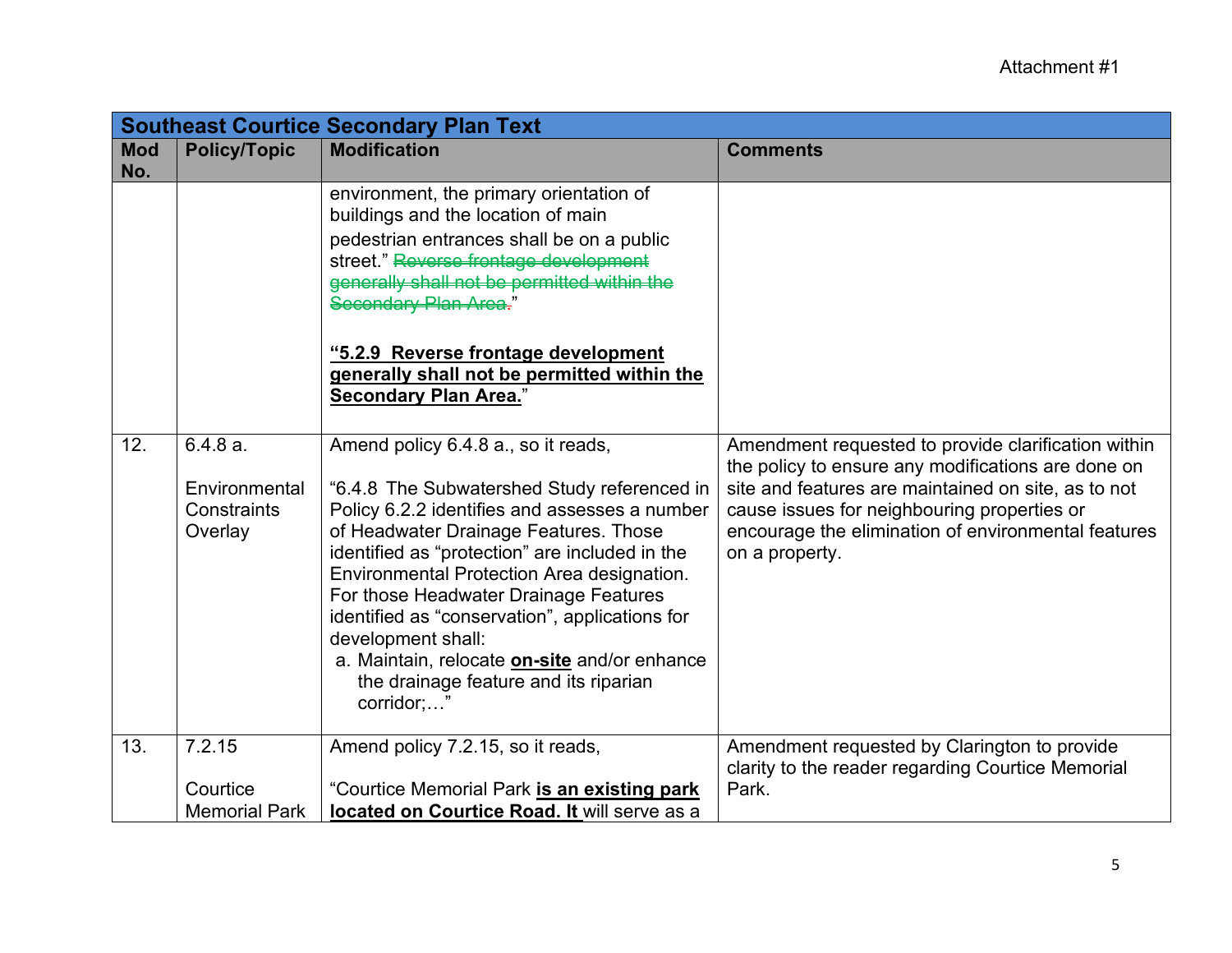|                   |                                            | <b>Southeast Courtice Secondary Plan Text</b>                                                                                                                                                                                                                                           |                                                                                                                                                 |
|-------------------|--------------------------------------------|-----------------------------------------------------------------------------------------------------------------------------------------------------------------------------------------------------------------------------------------------------------------------------------------|-------------------------------------------------------------------------------------------------------------------------------------------------|
| <b>Mod</b><br>No. | <b>Policy/Topic</b>                        | <b>Modification</b>                                                                                                                                                                                                                                                                     | <b>Comments</b>                                                                                                                                 |
|                   |                                            | landmark outdoor space for the larger<br>Courtice community and will be expanded<br>through parkland dedication associated with<br>the development process."                                                                                                                            |                                                                                                                                                 |
| 14.               | 7.2.16<br>Courtice<br><b>Memorial Park</b> | Amend policy 7.2.16, so it reads,<br>"The Courtice Memorial Park shall be<br>expanded such that it has a minimum of<br>two frontages along major arterial roads."                                                                                                                       | Amendment requested by Clarington to provide<br>clarity regarding Courtice Memorial Park.                                                       |
| 15.               | 7.2.17<br>Courtice<br><b>Memorial Park</b> | Amend policy 7.2.17, so it reads,<br>"The Courtice Memorial park Park's shall<br>use its location adjacent to the natural<br>heritage system to-shall provide direct<br>linkages to the Regional and Municipal Open<br>Space Systems."                                                  | Amendment requested by Clarington to provide<br>clarity regarding linkages from the Courtice<br><b>Memorial Park.</b>                           |
| 16.               | 7.2.18<br>Courtice<br><b>Memorial Park</b> | Amend policy 7.2.18, so it reads,<br>"The Redevelopment of the Courtice<br>Memorial Park shall incorporate elements,<br>such as plaques, pathway markers, public art<br>and landscape features, into the park design<br>to reflect and celebrate the cultural heritage of<br>the area." | Amendment requested by Clarington to provide<br>clarity to the reader regarding Courtice Memorial<br>Park.                                      |
| 17.               | 8.2.2                                      | Delete the words in policy 8.2.2 in their<br>entirety, and replace them with the following<br>words, so it reads,                                                                                                                                                                       | Amendment requested by the Municipality to more<br>accurately reflect the properties with cultural<br>heritage value within the Secondary Plan. |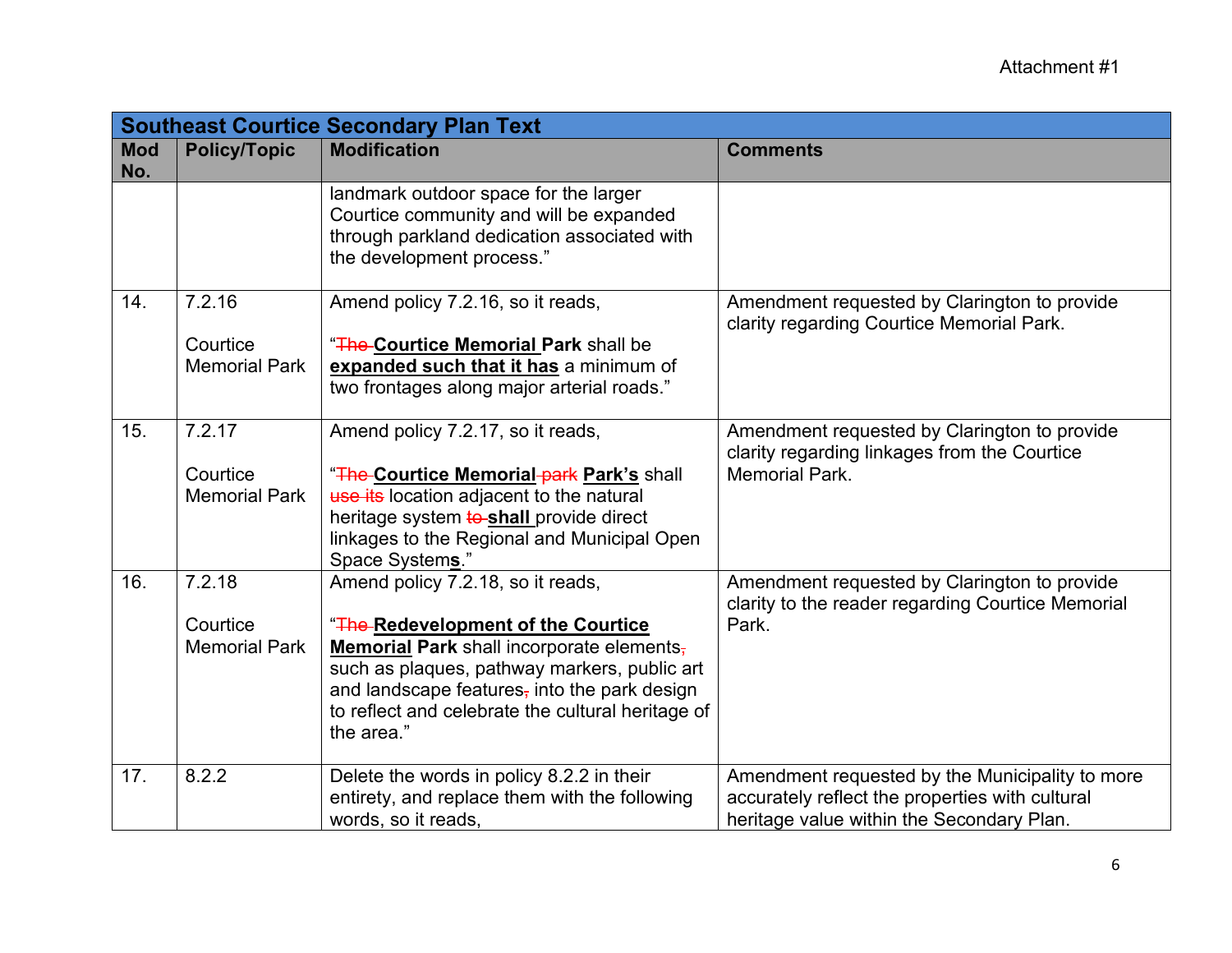|            | <b>Southeast Courtice Secondary Plan Text</b> |                                                 |                 |
|------------|-----------------------------------------------|-------------------------------------------------|-----------------|
| <b>Mod</b> | <b>Policy/Topic</b>                           | <b>Modification</b>                             | <b>Comments</b> |
| No.        |                                               |                                                 |                 |
|            | Reflecting the                                |                                                 |                 |
|            | Local                                         | "Ten properties of cultural heritage value or   |                 |
|            | Community                                     | interest have been identified within or         |                 |
|            |                                               | adjacent to the Secondary Plan area:            |                 |
|            |                                               | a. Properties at 1805 & 1811 Highway 2,         |                 |
|            |                                               | 2840 Hancock Road (adjacent to                  |                 |
|            |                                               | Secondary Plan area), and 2149 Courtice         |                 |
|            |                                               | Road are identified as Secondary                |                 |
|            |                                               | Resources on the Municipality of                |                 |
|            |                                               | Clarington Heritage Register;                   |                 |
|            |                                               | b. The Lower Alsworth House at 1738 Bloor       |                 |
|            |                                               | <b>Street and Ebenezer United Church at</b>     |                 |
|            |                                               | <b>1669 Courtice Road (adjacent to</b>          |                 |
|            |                                               | Secondary Plan area) are identified as          |                 |
|            |                                               | <b>Primary Resources on the Municipality of</b> |                 |
|            |                                               | <b>Clarington Heritage Register;</b>            |                 |
|            |                                               | c. Properties at 1798 Highway 2, 1604 Bloor     |                 |
|            |                                               | Street and 1678 Bloor Street are Identified     |                 |
|            |                                               | as 'Candidate' resources by the Clarington      |                 |
|            |                                               | Heritage Committee; and                         |                 |
|            |                                               | d. Property at 2433 Courtice Road has been      |                 |
|            |                                               | identified as an additional potential built     |                 |
|            |                                               | heritage resource during a field review."       |                 |
|            |                                               |                                                 |                 |
|            |                                               | "8.2.2 The following properties of cultural     |                 |
|            |                                               | heritage value or interest have been            |                 |
|            |                                               | identified within or adjacent to the            |                 |
|            |                                               | <b>Secondary Plan area:</b>                     |                 |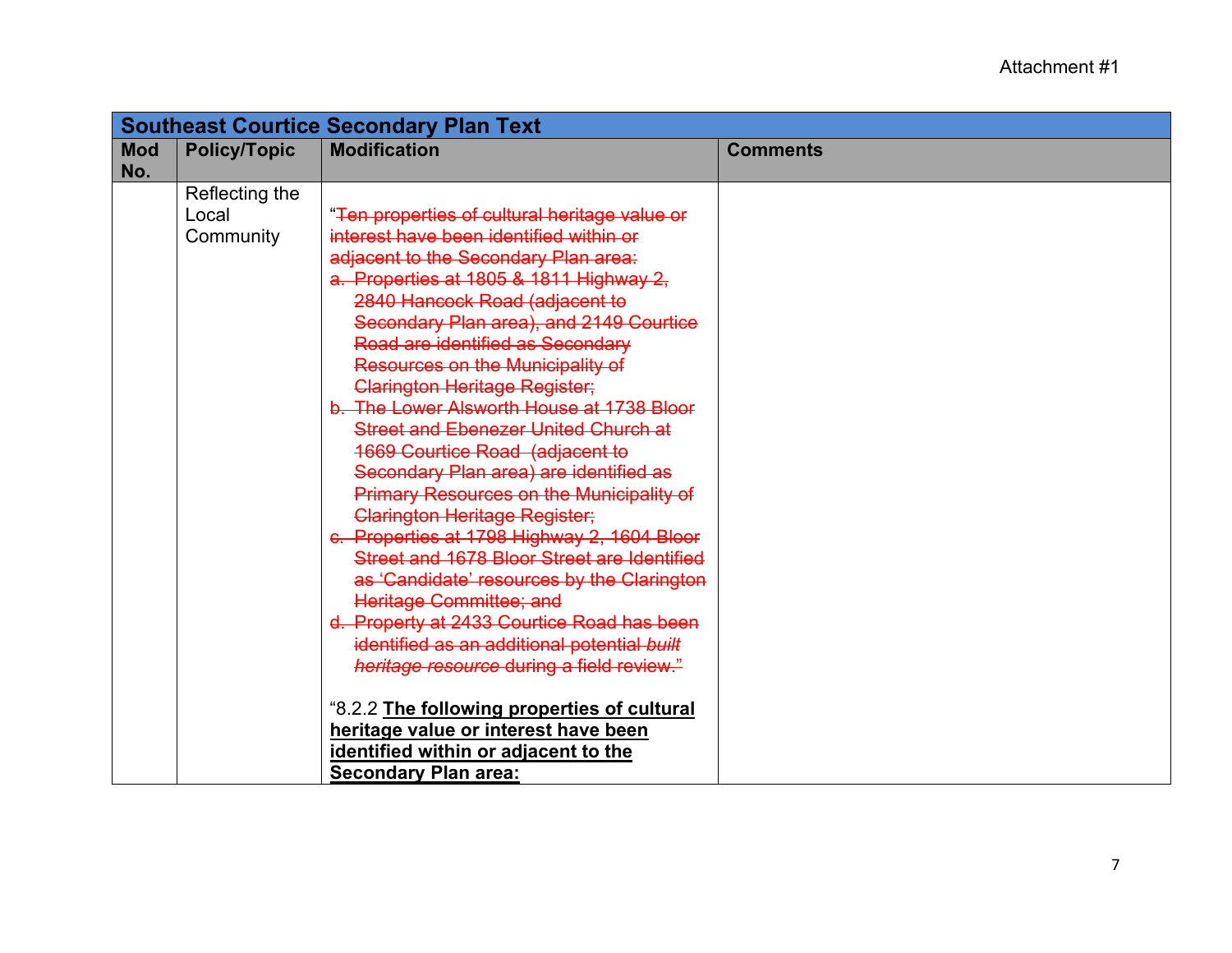|                   |                                               | <b>Southeast Courtice Secondary Plan Text</b>                                                                                                                                                                                                                                                                                                                                                                                                                                                                                                               |                                                                                                                                        |
|-------------------|-----------------------------------------------|-------------------------------------------------------------------------------------------------------------------------------------------------------------------------------------------------------------------------------------------------------------------------------------------------------------------------------------------------------------------------------------------------------------------------------------------------------------------------------------------------------------------------------------------------------------|----------------------------------------------------------------------------------------------------------------------------------------|
| <b>Mod</b><br>No. | <b>Policy/Topic</b>                           | <b>Modification</b>                                                                                                                                                                                                                                                                                                                                                                                                                                                                                                                                         | <b>Comments</b>                                                                                                                        |
|                   |                                               | a. The Lower Alsworth House at 1738<br><b>Bloor Street is listed on Clarington's</b><br><b>Municipal Heritage Register;</b><br>b. Ebenezer United Church at 1669<br>Courtice Road, 1805/1811 Highway 2,<br>2430 Hancock Road, 2149 Courtice<br>Road, 1798 Highway 2, 1604 Bloor<br>Street, and 1678 Bloor Street are<br>identified on Clarington's Cultural<br><b>Heritage Resource List; and</b><br>c. The property at 2433 Courtice Road<br>was identified as an additional<br>potential built heritage resource during<br>the preparation of this Plan." |                                                                                                                                        |
| 18.               | 8.2.3<br>Reflecting the<br>Local<br>Community | Amend policy 8.2.3, so it reads,<br>"The Municipality will determine if a Cultural<br>Heritage Evaluation Report is required for any<br>properties that are identified on the<br><b>Municipality of Clarington's Cultural Heritage</b><br>Resource List, and any properties that have<br>been identified as having potential Cultural<br>Heritage Value or Interest.                                                                                                                                                                                        | Minor amendment requested by Clarington to<br>accurately reflect the name of the Clarington<br><b>Cultural Heritage Resource List.</b> |
| 19.               | 9.1.2<br>Transportation<br><b>Objectives</b>  | Amend policy 9.1.2, so it reads,<br>"Establish a streets and blocks-pattern that<br>creates fine-grained connectivity throughout<br>the community."                                                                                                                                                                                                                                                                                                                                                                                                         | Minor grammatical amendment.                                                                                                           |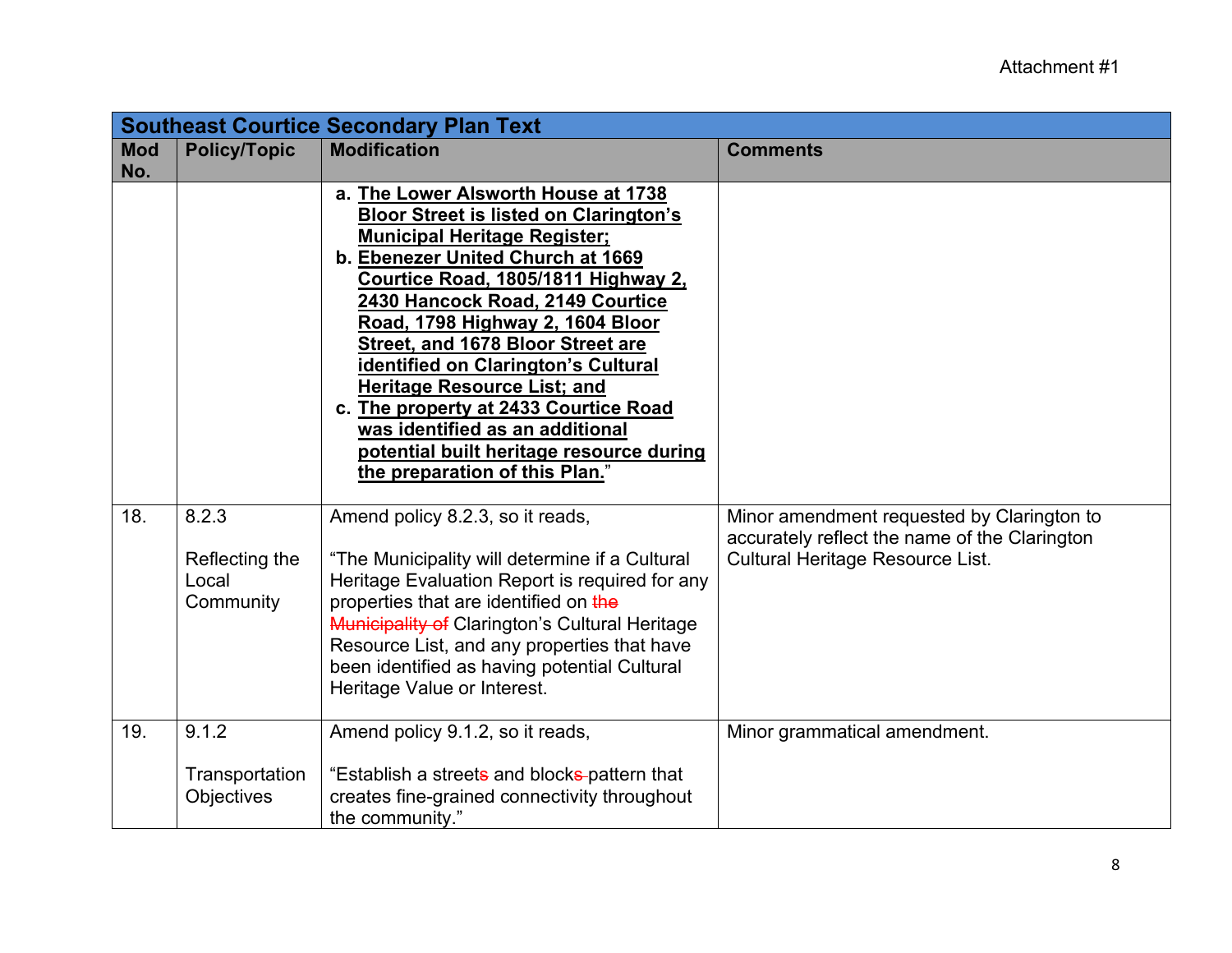|                   |                                   | <b>Southeast Courtice Secondary Plan Text</b>                                                                                                                                                                                                                                                                                                                                                                                                                                                                                                                                                                                                                                                                                         |                                                                                                      |
|-------------------|-----------------------------------|---------------------------------------------------------------------------------------------------------------------------------------------------------------------------------------------------------------------------------------------------------------------------------------------------------------------------------------------------------------------------------------------------------------------------------------------------------------------------------------------------------------------------------------------------------------------------------------------------------------------------------------------------------------------------------------------------------------------------------------|------------------------------------------------------------------------------------------------------|
| <b>Mod</b><br>No. | <b>Policy/Topic</b>               | <b>Modification</b>                                                                                                                                                                                                                                                                                                                                                                                                                                                                                                                                                                                                                                                                                                                   | <b>Comments</b>                                                                                      |
| 20.               | 9.3.8<br><b>Existing Roads</b>    | Amend policy 9.3.8, so it reads,<br>"The conveyance of land consistent with the<br>widening of the rights-of-way shown in this<br>plan shall be required to permit the<br>development of lands adjacent to existing<br>roads. Additional dedication for road<br>widenings may be required, for reasons such<br>as for grading, drainage and stormwater<br>management, auxiliary turn lanes, transit<br>provisions and utilities."                                                                                                                                                                                                                                                                                                     | Minor amendment to improve readability.                                                              |
| 21.               | 9.4.2 b.<br><b>Arterial Roads</b> | Amend policy 9.4.2. b. to include text moved<br>from 9.4.2.c., so it reads,<br>"Fulfill the function of a local road through the<br>establishment of local service lanes adjacent<br>and parallel to the Type A arterial road which:<br>Allows the grid network of internal local<br>j.<br>and collector roads to connect to the<br>service lanes at more frequent intervals<br>than would be permitted by a Type A<br>arterial road. The Multi-Way will support<br>high levels of permeability and<br>accessibility between low, medium and<br>high density areas; and<br>Creates a traffic-calmed lane that buffers<br>ii.<br>built form, public spaces and active<br>transportation routes from higher speed<br>through lanes; and | Amendment requested by the Region to identify the<br>possibility of on-street parking accommodation. |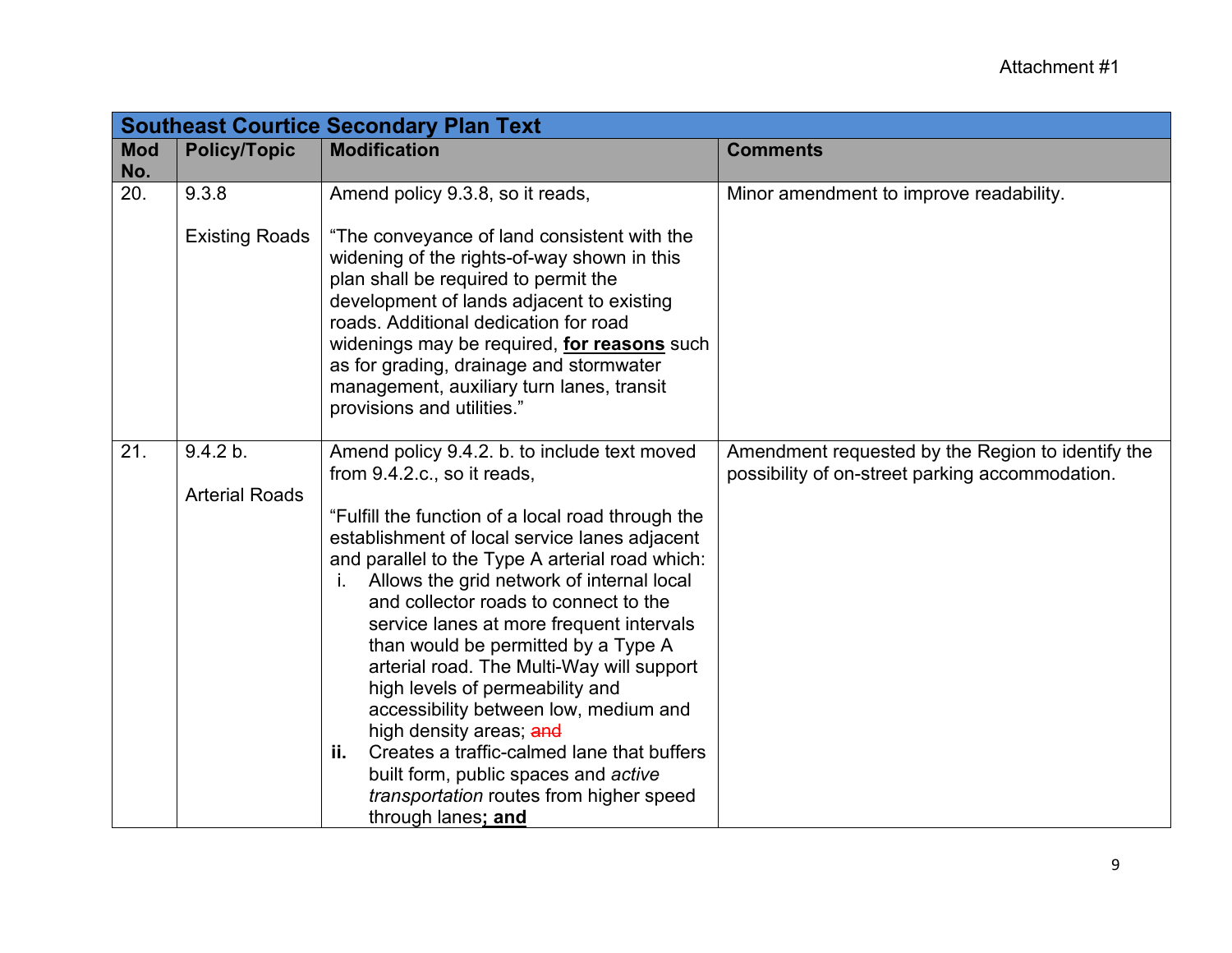|                   |                                   | <b>Southeast Courtice Secondary Plan Text</b>                                                                                                                                                                                                                                                                                                                                                                                                                                                                                                                                                                                                                                                                                                                                                                                                                                                                                                                                                       |                                                                                                                                                                                                                                                                                                                                                                                                                                                                                                                |
|-------------------|-----------------------------------|-----------------------------------------------------------------------------------------------------------------------------------------------------------------------------------------------------------------------------------------------------------------------------------------------------------------------------------------------------------------------------------------------------------------------------------------------------------------------------------------------------------------------------------------------------------------------------------------------------------------------------------------------------------------------------------------------------------------------------------------------------------------------------------------------------------------------------------------------------------------------------------------------------------------------------------------------------------------------------------------------------|----------------------------------------------------------------------------------------------------------------------------------------------------------------------------------------------------------------------------------------------------------------------------------------------------------------------------------------------------------------------------------------------------------------------------------------------------------------------------------------------------------------|
| <b>Mod</b><br>No. | <b>Policy/Topic</b>               | <b>Modification</b>                                                                                                                                                                                                                                                                                                                                                                                                                                                                                                                                                                                                                                                                                                                                                                                                                                                                                                                                                                                 | <b>Comments</b>                                                                                                                                                                                                                                                                                                                                                                                                                                                                                                |
|                   |                                   | iii. Accommodates on-street parking,<br>where appropriate.                                                                                                                                                                                                                                                                                                                                                                                                                                                                                                                                                                                                                                                                                                                                                                                                                                                                                                                                          |                                                                                                                                                                                                                                                                                                                                                                                                                                                                                                                |
| 22.               | 9.4.2.c.<br><b>Arterial Roads</b> | Amend 9.4.2 c., as follows and re-number the<br>following bullets accordingly, so it reads,<br>"Create an attractive urban corridor which<br>functions as a successful public place, a<br>community focal point, as well as a safe and<br>comfortable<br>environment for active transportation and<br>access to transit including<br>specific consideration of the following:<br>i. Slow traffic in proximity to pedestrian and<br>cycling <i>infrastructure</i> through the use of a<br>service lane and other traffic calming<br>measures as needed;<br>ii. Utilize a planting and furnishing zone<br>adjacent to the roadway where required;<br>iii. Accommodate on-street parking, where<br>appropriate;<br>iii. Connect the pedestrian streetscape with<br>adjacent public plazas;<br>iv. Provide landscape plantings, shade trees<br>and street furniture;<br>v. Provide a sidewalk on both sides of the<br>right-of-way;<br>vi. Provide appropriate lighting of the<br>pedestrian realm; and | Amendments requested by the Region to remove<br>on-street parking provisions within this policy as it is<br>not a feasible option on these Regional arterial<br>roads. In addition, the word "segregated" has been<br>removed from this policy to accurately reflect the<br>arterial cross-section for the Multi-Way concept in<br>the Urban and Sustainability Design Guidelines. The<br>Guidelines describe a Multi-Way as a shared bike<br>route and not segregated as a cycle track or other<br>treatment. |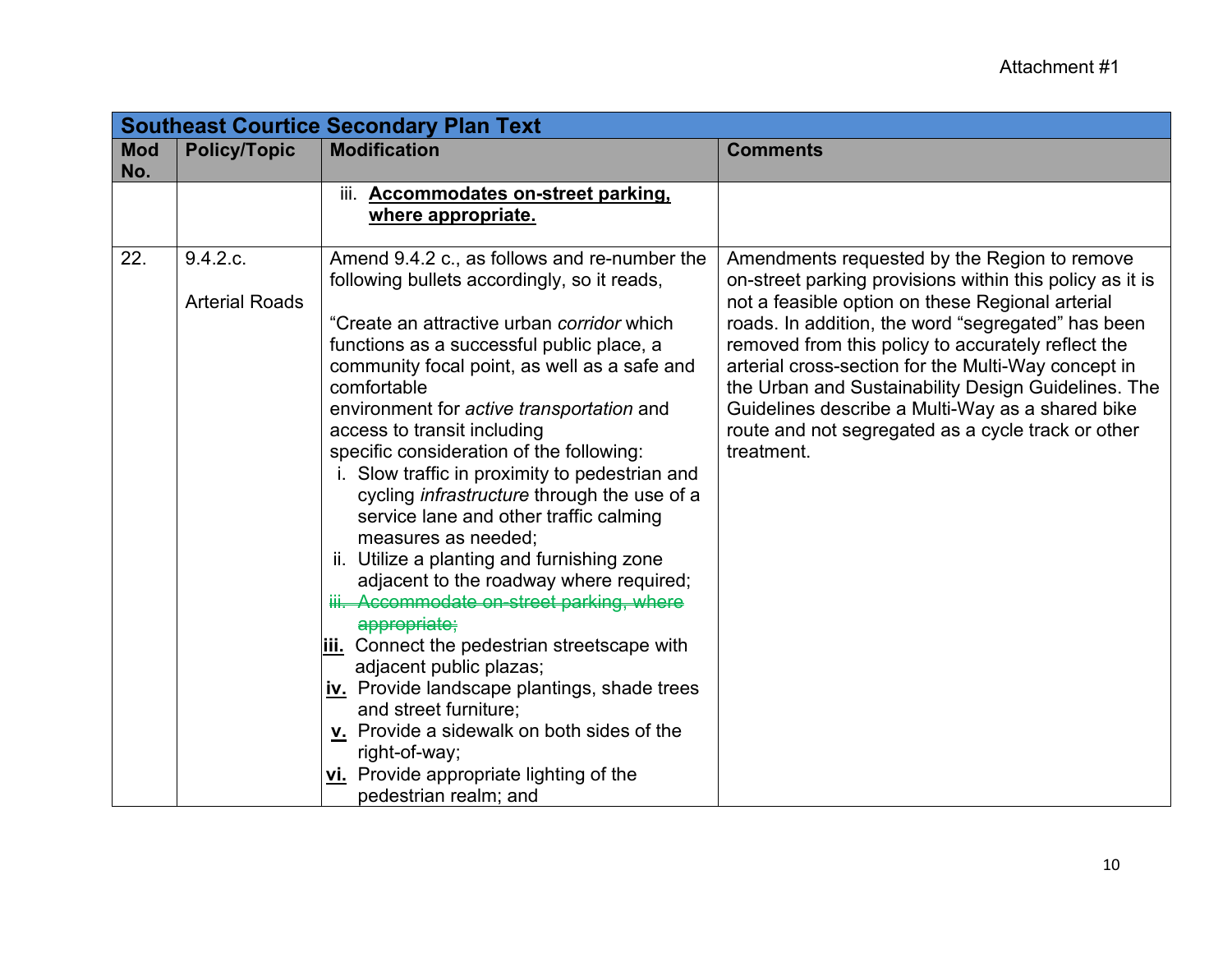|                   |                                | <b>Southeast Courtice Secondary Plan Text</b>                                                                                                                                                                                                                                                                                                                                                                                                                                                                                                                                                                                                                                                                                                                                                               |                                                                                                                                                                                                                                                                                                                                                               |
|-------------------|--------------------------------|-------------------------------------------------------------------------------------------------------------------------------------------------------------------------------------------------------------------------------------------------------------------------------------------------------------------------------------------------------------------------------------------------------------------------------------------------------------------------------------------------------------------------------------------------------------------------------------------------------------------------------------------------------------------------------------------------------------------------------------------------------------------------------------------------------------|---------------------------------------------------------------------------------------------------------------------------------------------------------------------------------------------------------------------------------------------------------------------------------------------------------------------------------------------------------------|
| <b>Mod</b><br>No. | <b>Policy/Topic</b>            | <b>Modification</b>                                                                                                                                                                                                                                                                                                                                                                                                                                                                                                                                                                                                                                                                                                                                                                                         | <b>Comments</b>                                                                                                                                                                                                                                                                                                                                               |
|                   |                                | vii. Provide segregated bicycle routes clearly<br>identified by signage."                                                                                                                                                                                                                                                                                                                                                                                                                                                                                                                                                                                                                                                                                                                                   |                                                                                                                                                                                                                                                                                                                                                               |
| 23.               | 9.4.5<br><b>Arterial Roads</b> | Amend this policy, so it reads,<br>"9.4.5 On-street parking shall be considered<br>within the <b>service lane Municipal-</b> portion of<br>the Multi-Way rights-of-way on Bloor Street<br>and Courtice Road."                                                                                                                                                                                                                                                                                                                                                                                                                                                                                                                                                                                               | Amendment requested by the Region to further<br>clarify on-street parking may only be considered on<br>the local service lane portion of the Multi-ways.                                                                                                                                                                                                      |
| 24.               | 9.4.7<br><b>Arterial Roads</b> | Reword bullet point g) in the list, so it reads,<br>"9.4.7 On segments of Bloor Street and<br>Courtice Road where a Multi-Way<br>configuration is not deemed feasible,<br>alternative design solutions should be<br>implemented that achieve the objectives for<br>the Multi-Way established in Policy 9.4.2, with<br>regard to Durham Region guidelines and the<br>requirements of Arterials Type A as identified<br>in Appendix C, Table C-2 of the Clarington<br>Official Plan, and will consider the following<br>elements:<br>a. Type A arterial rights-of-way serve a wide<br>variety of functions and shall carefully<br>balance safety, visual amenity and<br>pedestrian considerations;<br>b. Dedicated bikeways with clearly identified<br>signage and/or pavement markings shall<br>be provided; | Amendment requested by the Region to reflect that<br>on-street parking on Type A Arterial roads will not be<br>permitted by the Works Department, nor is it<br>consistent with ROP policy 11.3.3 and Schedule E,<br>Table E7. However, it may considered on other<br>classifications of arterial roads in consultation with<br>the Regional Works Department. |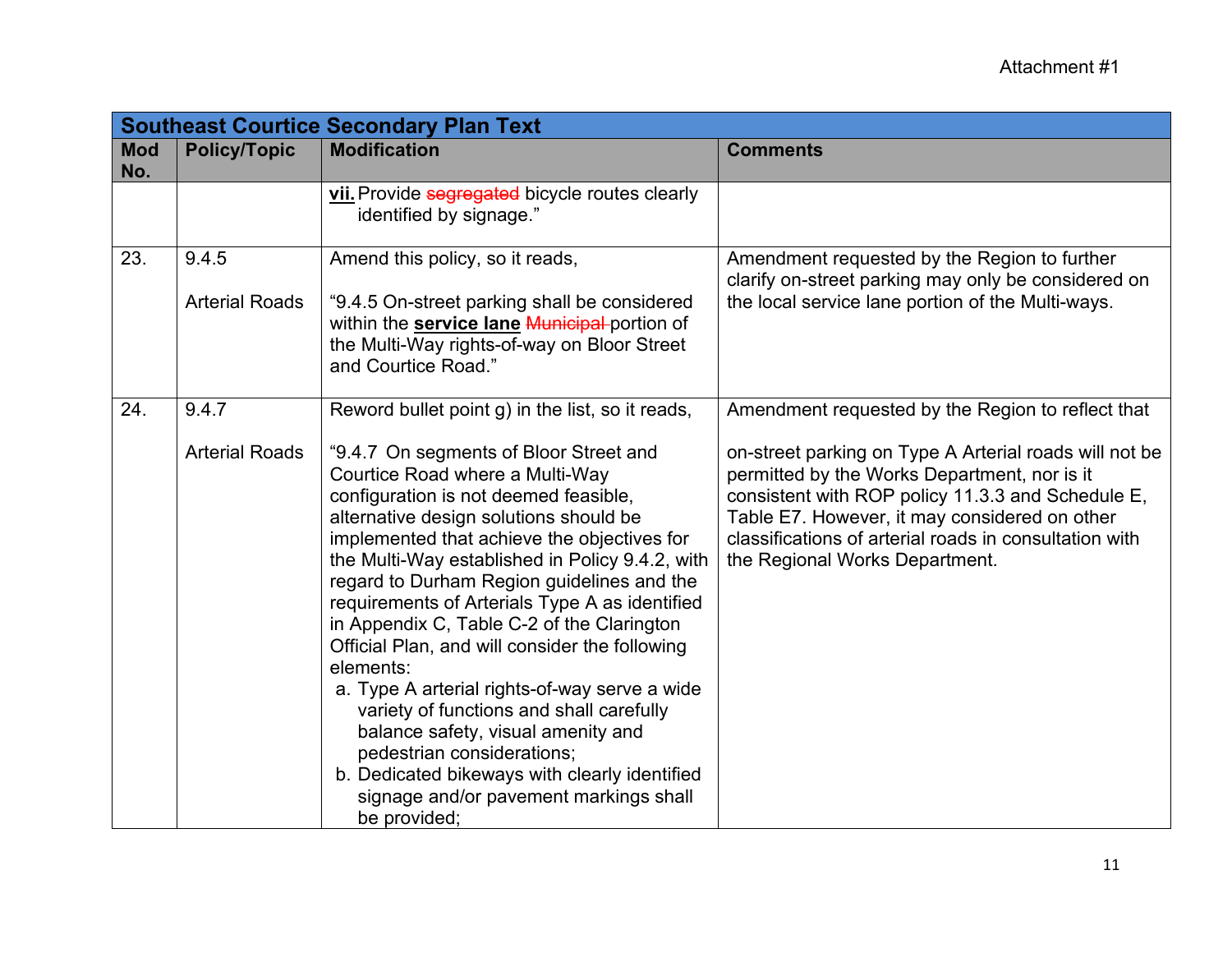|            |                        | <b>Southeast Courtice Secondary Plan Text</b>                                                                                                                                                                                                                                                                                                                                                                                                                                                                                                                                                                                  |                                                                 |
|------------|------------------------|--------------------------------------------------------------------------------------------------------------------------------------------------------------------------------------------------------------------------------------------------------------------------------------------------------------------------------------------------------------------------------------------------------------------------------------------------------------------------------------------------------------------------------------------------------------------------------------------------------------------------------|-----------------------------------------------------------------|
| <b>Mod</b> | <b>Policy/Topic</b>    | <b>Modification</b>                                                                                                                                                                                                                                                                                                                                                                                                                                                                                                                                                                                                            | <b>Comments</b>                                                 |
| No.        |                        | c. Transit oriented design elements shall be<br>accommodated including transit shelters,<br>accessible sidewalk connections and curb<br>cuts to access transit stops;<br>d. Regular planting of street trees is<br>encouraged to create a comfortable and<br>desirable pedestrian environment;<br>e. Appropriate lighting will be provided to<br>enhance the safety and comfort of the<br>pedestrian streetscape;<br>f. Lighting shall be downcast to reduce light<br>pollution; and<br>g. Strategies to accommodate on-street<br>parking shallmay be considered.<br>particularly in proximity to Prominent<br>Intersections." |                                                                 |
| 25.        | 9.6.6 / Local<br>Roads | Amend policy 9.6.6, so it reads,<br>"9.6.6 An east-west right-of-way shall be<br>established as a <b>Special Local Road-local</b><br>road, located north of Bloor Street, extending<br>east of Trulls Road and providing an easterly<br>connection from Trulls Road extending to the<br>Farmington Drive extension. This route shall<br>be established as a public right-of-way<br>through the development approval process."                                                                                                                                                                                                  | Minor amendment requested by the Municipality of<br>Clarington. |
| 26.        | 9.6.7 / Local<br>Road  | Amend policy 9.6.7, so it reads,                                                                                                                                                                                                                                                                                                                                                                                                                                                                                                                                                                                               | Minor amendment requested by the Municipality of<br>Clarington. |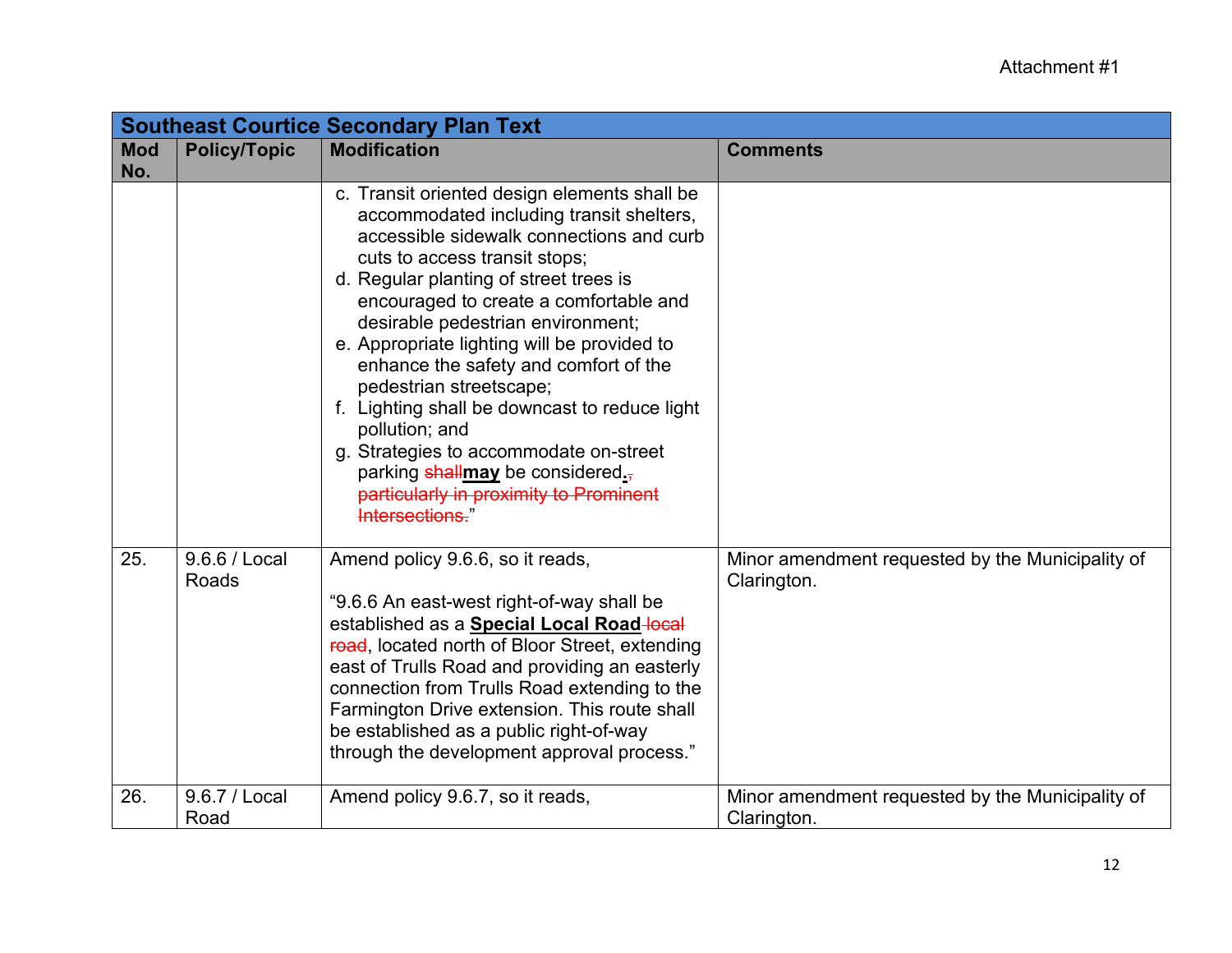|                   |                             | <b>Southeast Courtice Secondary Plan Text</b>                                                                                                                                                                                                                                                                                                                                                                                                                 |                                                                                                                                                                                                                                                        |
|-------------------|-----------------------------|---------------------------------------------------------------------------------------------------------------------------------------------------------------------------------------------------------------------------------------------------------------------------------------------------------------------------------------------------------------------------------------------------------------------------------------------------------------|--------------------------------------------------------------------------------------------------------------------------------------------------------------------------------------------------------------------------------------------------------|
| <b>Mod</b><br>No. | <b>Policy/Topic</b>         | <b>Modification</b>                                                                                                                                                                                                                                                                                                                                                                                                                                           | <b>Comments</b>                                                                                                                                                                                                                                        |
|                   |                             | 9.6.7 An east-west right-of-way shall be<br>established as a <b>Special Local Road-local</b><br>road, located north of Bloor Street, extending<br>west of Trulls Road and providing a westerly<br>connection from Trulls Road to the Granville<br>Drive extension. This route shall be<br>established as a public right-of-way through<br>the development approval process."                                                                                  |                                                                                                                                                                                                                                                        |
| 27.               | 9.6.8<br><b>Local Roads</b> | Amend policy 9.6.8, so it reads,<br>"The east-west local road connecting the<br>Granville Drive extension to Trulls Road, and<br>from Trulls Road to the Farmington Drive<br>extension, north of Bloor Street,<br>shall perform as a <b>Special Local Road</b><br>collector road to provide a connection<br>between residential neighbourhoods and<br>community uses. There shall be an emphasis<br>on creating safe and pedestrian-focused<br>environments." | Amendment made to recognize this roadway as a<br>special classification intended to support the<br>connectivity through development review. It will not<br>follow the performance criteria of a collector, and as<br>such requires a unique indicator. |
| 28.               | New policy<br>9.6.9         | Add new policy 9.6.9, so it reads,<br>"9.6.9 The design standards in section<br>9.6.4, for the Special Local Road shall<br>include the following design standards:<br>a. A clearly marked on-street bicycle lane<br>shall be provided on both sides of the<br>right-of-way;                                                                                                                                                                                   | Amendment requested by Clarington to include<br>details for the Special Local Road identified in<br>modification #24.                                                                                                                                  |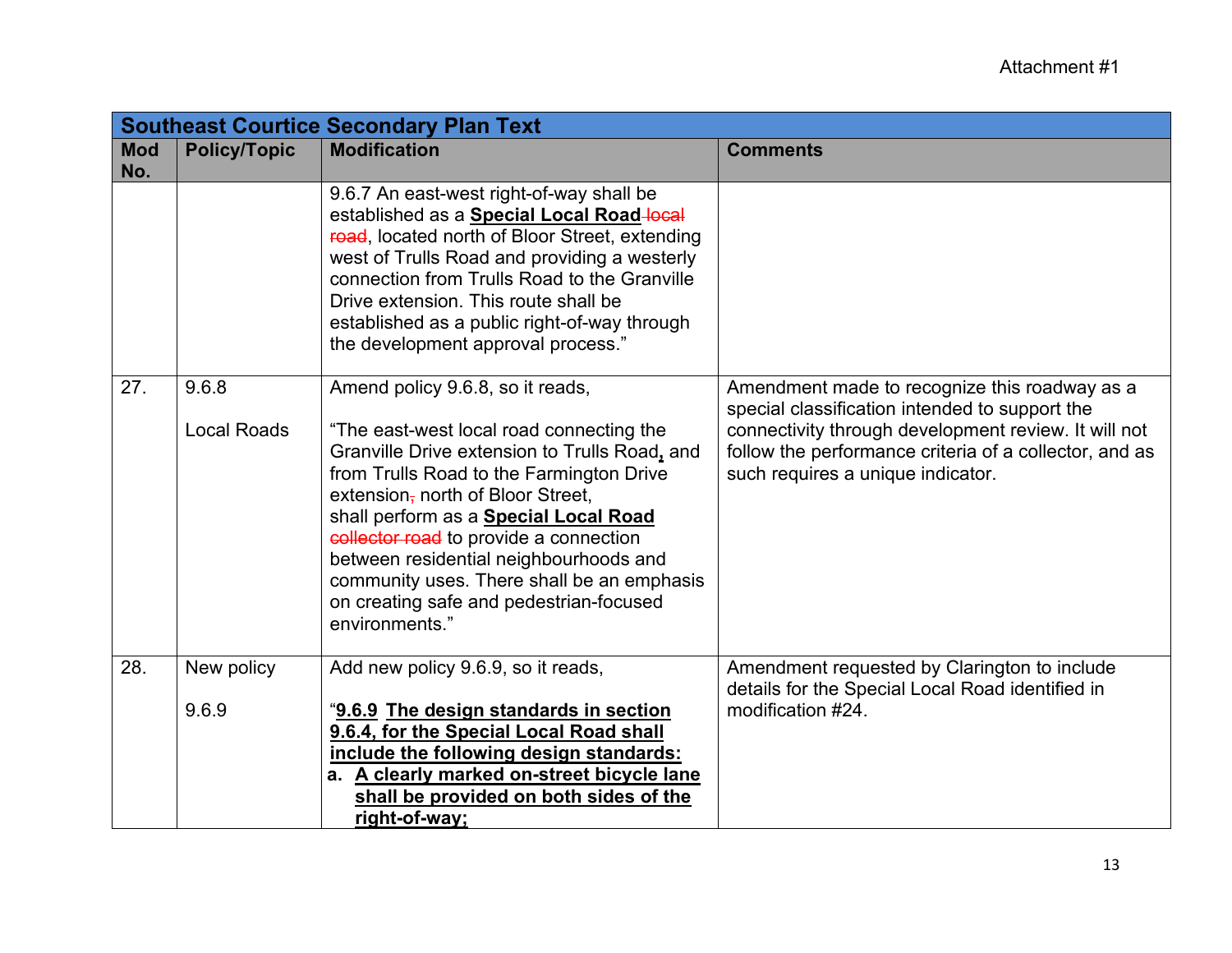|                   | <b>Southeast Courtice Secondary Plan Text</b> |                                                                                                                                                                                                                                                                                                                                                                                                                                              |                                                                                                                                                          |  |
|-------------------|-----------------------------------------------|----------------------------------------------------------------------------------------------------------------------------------------------------------------------------------------------------------------------------------------------------------------------------------------------------------------------------------------------------------------------------------------------------------------------------------------------|----------------------------------------------------------------------------------------------------------------------------------------------------------|--|
| <b>Mod</b><br>No. | <b>Policy/Topic</b>                           | <b>Modification</b>                                                                                                                                                                                                                                                                                                                                                                                                                          | <b>Comments</b>                                                                                                                                          |  |
|                   |                                               | b. Landscaping and tree plantings are<br>encouraged within the right-of-way; and<br>c. A sidewalk shall be provided on both<br>sides of the right-of-way set back from<br>the curb or otherwise buffered from<br>active lanes of traffic.                                                                                                                                                                                                    |                                                                                                                                                          |  |
| 29.               | 9.7.4                                         | Amend policy 9.7.4, so it reads,<br>"9.7.4. Rear lanes shall be designed in<br>accordance with the road classification<br>criteria in Appendix C, Table C-2 of the<br>Clarington Official Plan and include the<br>following design standards:                                                                                                                                                                                                | Amendment requested by the Municipality of<br>Clarington to identify a minimum width of rear lanes<br>and to create consistency in the laneway language. |  |
|                   |                                               | a. Rear Llanes shall allow two-way travel and<br>incorporate a setback on either side of the<br>right-of-way to the adjacent garage wall;                                                                                                                                                                                                                                                                                                    |                                                                                                                                                          |  |
|                   |                                               | b. Rear Llanes shall provide a minimum<br>pavement width of 6.5 metres; provide<br>access for service and maintenance vehicles<br>for required uses as deemed necessary by<br>the Municipality and may include enhanced<br>laneway widths and turning radii to<br>accommodate municipal vehicles including<br>access for snowplows, garbage trucks and<br>emergency vehicles where required;<br>c. Rear Llaneways shall be clear of overhead |                                                                                                                                                          |  |
|                   |                                               | obstruction and shall be free from                                                                                                                                                                                                                                                                                                                                                                                                           |                                                                                                                                                          |  |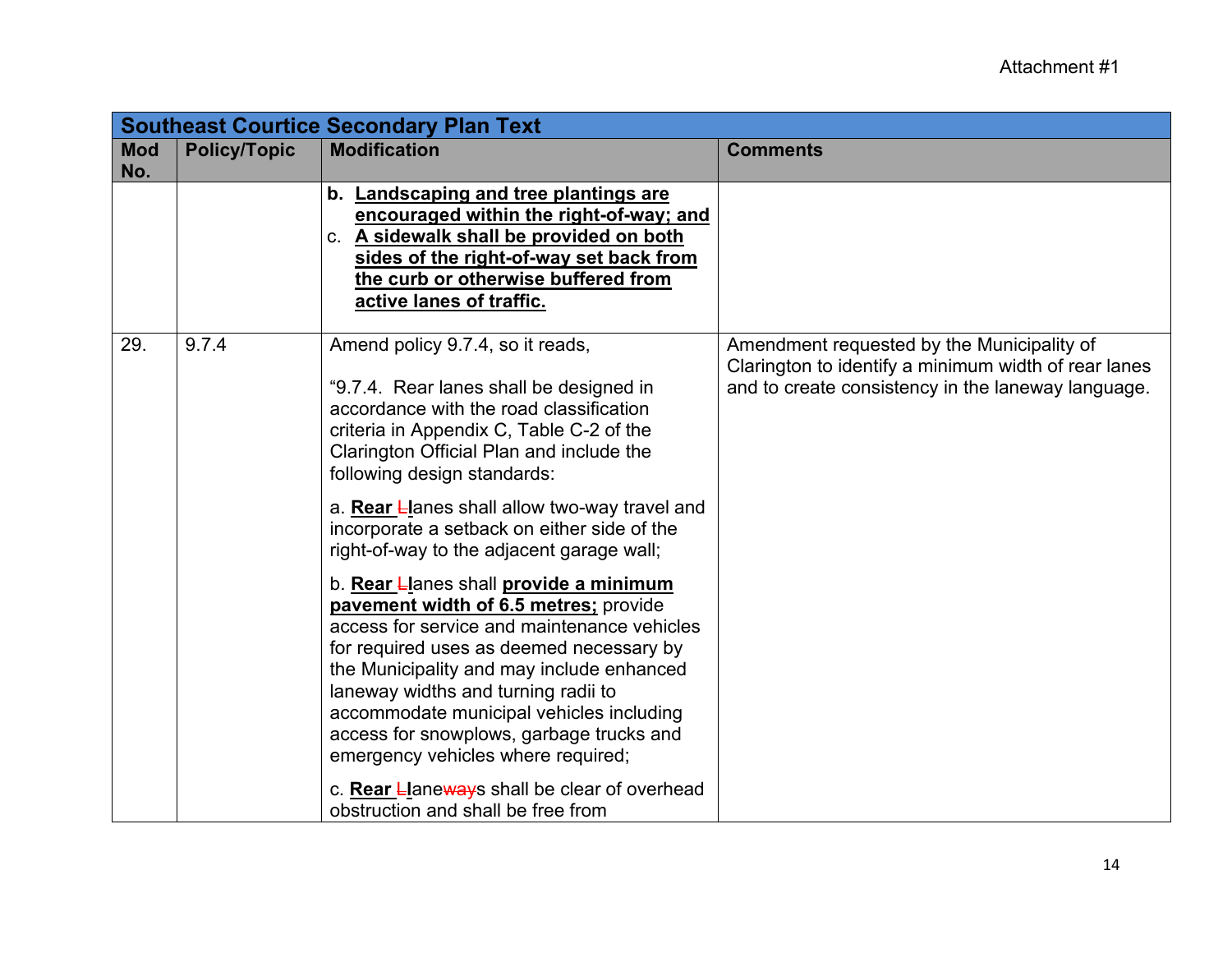|                   |                     | <b>Southeast Courtice Secondary Plan Text</b>                                                                                                                 |                 |
|-------------------|---------------------|---------------------------------------------------------------------------------------------------------------------------------------------------------------|-----------------|
| <b>Mod</b><br>No. | <b>Policy/Topic</b> | <b>Modification</b>                                                                                                                                           | <b>Comments</b> |
|                   |                     | overhanging balconies, trees and other<br>encroachments.                                                                                                      |                 |
|                   |                     | d. Rear Llanes shall intersect with public<br>roads;                                                                                                          |                 |
|                   |                     | e. No municipal services, except for local<br>storm sewers, shall be allowed, unless<br>otherwise accepted by the Director of Public<br>Works;                |                 |
|                   |                     | f. No Region of Durham infrastructure shall be<br>permitted;                                                                                                  |                 |
|                   |                     | g. Rear Llanes should be graded to<br>channelize snow-melt and runoff;                                                                                        |                 |
|                   |                     | h. The design of rear lanes shall incorporate<br>appropriate elements of low impact design<br>including permeable paving where sufficient<br>drainage exists; |                 |
|                   |                     | i. Rear I-anes should be prioritized where<br>development fronts onto an arterial or<br>collector road network;                                               |                 |
|                   |                     | j. Access for waste collection and emergency<br>service vehicles is to be accommodated;                                                                       |                 |
|                   |                     | k. Access to loading areas should be<br>provided from rear lanes;                                                                                             |                 |
|                   |                     | I. Appropriate lighting shall be provided to<br>contribute to the safe function of the roadway                                                                |                 |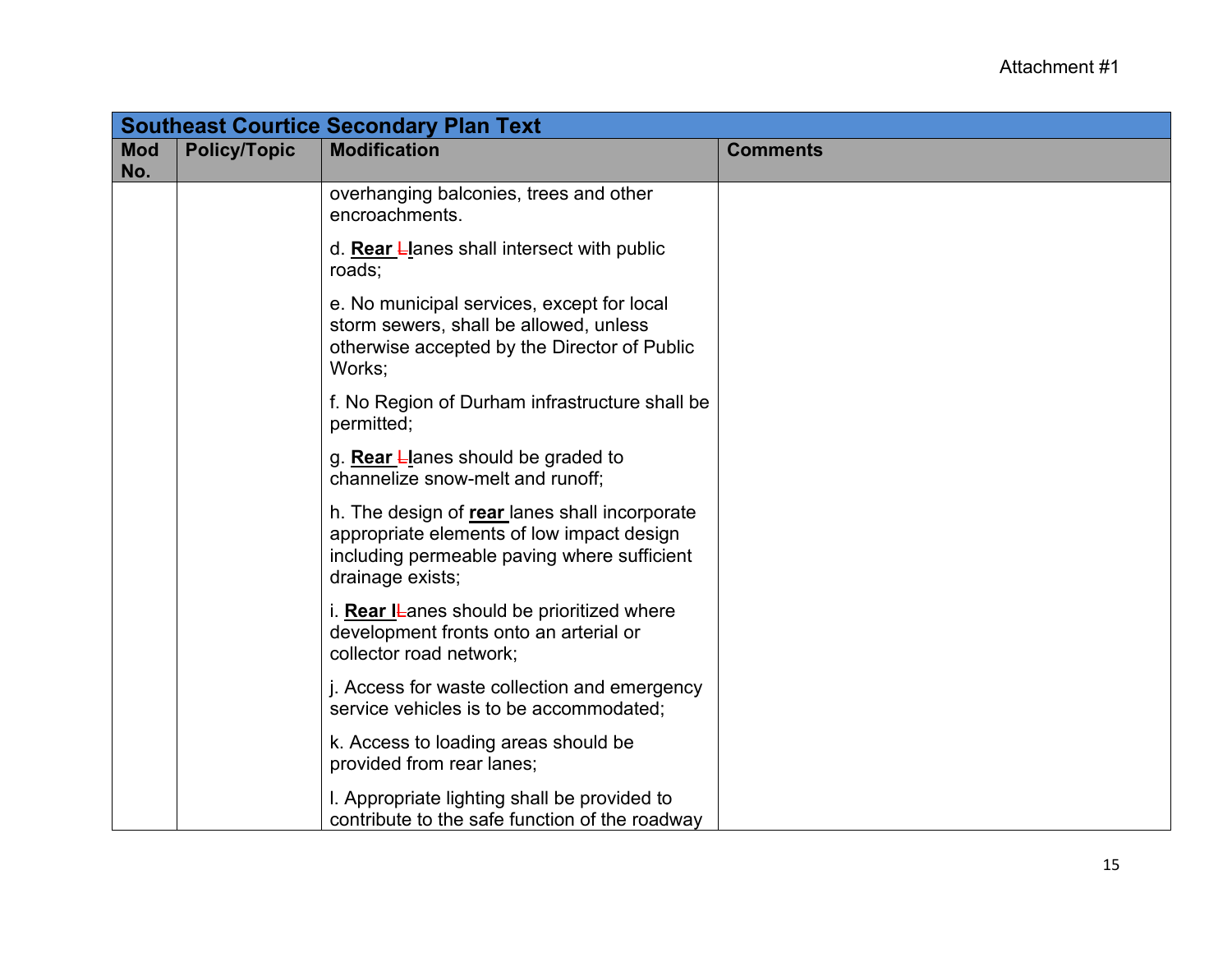|                   |                                           | <b>Southeast Courtice Secondary Plan Text</b>                                                                                                                                                                                                                                         |                                                                                                                                                                                                                                                                       |
|-------------------|-------------------------------------------|---------------------------------------------------------------------------------------------------------------------------------------------------------------------------------------------------------------------------------------------------------------------------------------|-----------------------------------------------------------------------------------------------------------------------------------------------------------------------------------------------------------------------------------------------------------------------|
| <b>Mod</b><br>No. | <b>Policy/Topic</b>                       | <b>Modification</b>                                                                                                                                                                                                                                                                   | <b>Comments</b>                                                                                                                                                                                                                                                       |
|                   |                                           | as well as the safe and appropriate lighting of<br>the pedestrian realm; and                                                                                                                                                                                                          |                                                                                                                                                                                                                                                                       |
|                   |                                           | m. Lighting should be downcast to reduce<br>light pollution."                                                                                                                                                                                                                         |                                                                                                                                                                                                                                                                       |
| 30.               | 9.9.17                                    | Amend policy 9.9.17, so it reads,                                                                                                                                                                                                                                                     | Amendment requested by the Region to address the<br>safe-trail crossings across roadways and ensure                                                                                                                                                                   |
|                   | <b>Trails Policies</b>                    | "Trails should generally follow the alignment<br>indicated on Schedule B. The precise<br>classification, and alignment and the<br>location of safe of trails crossings over<br>roads will be confirmed through the detailed<br>design stage of the development approvals<br>process." | Vision Zero objectives are entrenched in policy.                                                                                                                                                                                                                      |
| 31.               | 10.2.2                                    | Amend policy 10.2.2, so it reads,                                                                                                                                                                                                                                                     | Amendment requested by the Region to ensure<br>affordable housing is also encouraged near                                                                                                                                                                             |
|                   | Housing $-$<br>General<br><b>Policies</b> | "Affordable housing is encouraged to locate<br>within and near to Regional Corridors to<br>provide residents excellent access to public<br>transit."                                                                                                                                  | Regional Corridors to provide connectivity to<br>services, while allowing for the inclusion of<br>integrated housing forms.                                                                                                                                           |
| 32.               | 10.2.3                                    | Amend policy 10.2.3, so it reads,                                                                                                                                                                                                                                                     | Amendment requested by the Region to expand the<br>list of non-market housing options. Community                                                                                                                                                                      |
|                   | Housing $-$<br>General<br><b>Policies</b> | "Affordable housing, including community<br>housing, supportive housing and other<br>types of subsidized non-market housing<br>units, is are encouraged to be integrated<br>within neighbourhoods and combined in<br>developments that also provide market                            | housing includes both Regionally owned and non-<br>profit housing (including both rent-geared-to-income<br>and low end of the market). Subsidy can refer to<br>housing assistance for individual households or<br>operational subsidies to support community housing. |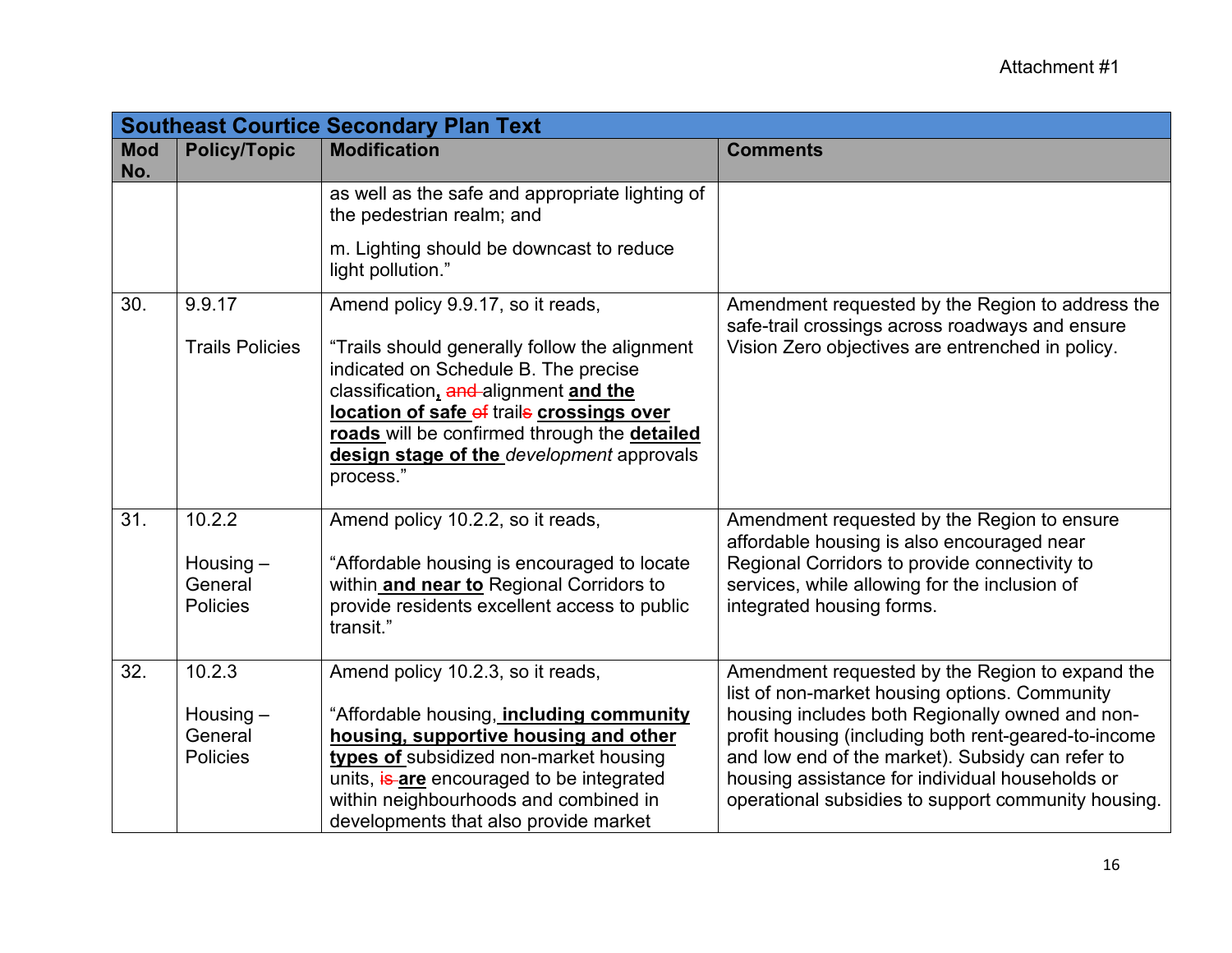|                   |                                                     | <b>Southeast Courtice Secondary Plan Text</b>                                                                                                                                                                                                                                                                                                                                                                                                                                                                                                                                                                                   |                                                                                                                                                                                                                                           |
|-------------------|-----------------------------------------------------|---------------------------------------------------------------------------------------------------------------------------------------------------------------------------------------------------------------------------------------------------------------------------------------------------------------------------------------------------------------------------------------------------------------------------------------------------------------------------------------------------------------------------------------------------------------------------------------------------------------------------------|-------------------------------------------------------------------------------------------------------------------------------------------------------------------------------------------------------------------------------------------|
| <b>Mod</b><br>No. | <b>Policy/Topic</b>                                 | <b>Modification</b>                                                                                                                                                                                                                                                                                                                                                                                                                                                                                                                                                                                                             | <b>Comments</b>                                                                                                                                                                                                                           |
|                   |                                                     | housing to provide opportunities for a range<br>of housing tenures and prices that support<br>diversity.                                                                                                                                                                                                                                                                                                                                                                                                                                                                                                                        |                                                                                                                                                                                                                                           |
| 33.               | 10.2.5<br>Housing $-$<br>General<br><b>Policies</b> | Amend policy 10.2.5, so it reads,<br>"The Municipality should collaborate with the<br>Region of Durham and public and non-profit<br>community housing providers to encourage<br>a supply of subsidized non-market housing<br>units to be included within the housing mix in<br>the Secondary Plan area."                                                                                                                                                                                                                                                                                                                        | Amendment requested by the Region to ensure<br>Durham can collaborate and co-ordinate with the<br>non-profit companies they have funding agreements<br>with. This will also ensure a range of affordable<br>housing units are considered. |
| 34.               | 10.2.6<br>Housing $-$<br>General<br><b>Policies</b> | Amend Policy 10.2.6, so it reads,<br>"To support the provision of affordable<br>housing units, the Municipality will explore<br>other potential incentives such as reduced or<br>deferred development charges, reduced<br>application fees, grants and loans, to<br>encourage the development of affordable<br>housing units. The reduction or deferral of<br>Development Charges shall be done in<br>consultation with the Region of Durham. The<br>Municipality will also encourage Durham<br>Region, the Provincial government and<br><b>Federal government</b> to consider financial<br>incentives for affordable housing." | Amendment to recognize both the Provincial and<br>Federal government also have a role to play in<br>helping to fund and incentivize affordable housing.                                                                                   |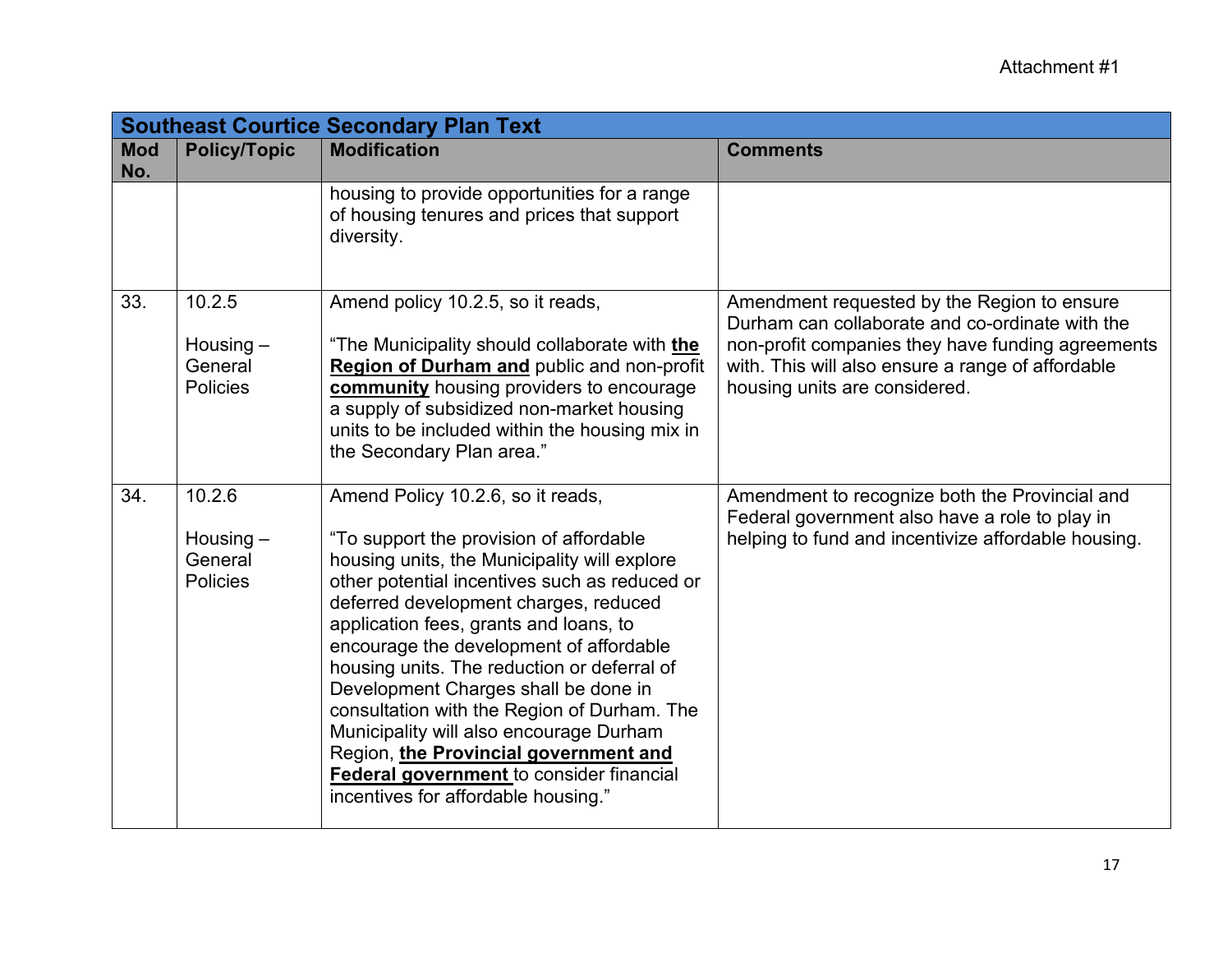|                   |                                                     | <b>Southeast Courtice Secondary Plan Text</b>                                                                                                                                                                                                                                                                                                                                                                                                                                                                                |                                                                                                                                          |
|-------------------|-----------------------------------------------------|------------------------------------------------------------------------------------------------------------------------------------------------------------------------------------------------------------------------------------------------------------------------------------------------------------------------------------------------------------------------------------------------------------------------------------------------------------------------------------------------------------------------------|------------------------------------------------------------------------------------------------------------------------------------------|
| <b>Mod</b><br>No. | <b>Policy/Topic</b>                                 | <b>Modification</b>                                                                                                                                                                                                                                                                                                                                                                                                                                                                                                          | <b>Comments</b>                                                                                                                          |
| 35.               | 10.2.8<br>Housing $-$<br>General<br>Policies        | Amend policy 10.2.8, so it reads,<br>"To facilitate the development of affordable<br>housing units within the Secondary Plan area<br>and in the Municipality, the Landowners<br>Group in the Secondary Plan Area shall<br>provide at their choice either land in<br>accordance with Section 10.2.9 or a<br>contribution of funds to the Municipality in<br>accordance with Section 10.2.10 for the<br>development of affordable, public or non-<br>profit housing in the community."                                         | Amendment is required to further clarify the options<br>the Landowner's Group have to contribute<br>affordable housing to the community. |
| 36.               | 10.2.9<br>Housing $-$<br>General<br><b>Policies</b> | Amend policy 10.2.9, so it reads,<br>"The land to be conveyed as provided in<br>Section 10.2.8 shall have an approximate<br>size of 1.5 hectares, be designated for<br>residential development, be located<br>within the Southeast Courtice Secondary<br>Plan boundary, be fully serviced, and be<br>gratuitously conveyed free and clear of<br>encumbrances. Conveyance shall occur at<br>before the time of final approval of the first<br>plan of subdivision development application<br>within the Secondary Plan area." | Amendment required to further clarify the land<br>requirements needed to ensure future affordable<br>housing projects are successful.    |
| 37.               | 10.2.10                                             | Amend policy 10.2.10, so it reads,                                                                                                                                                                                                                                                                                                                                                                                                                                                                                           | Amendment requested by the Municipality of<br>Clarington to further clarify the contribution of funds<br>for affordable housing.         |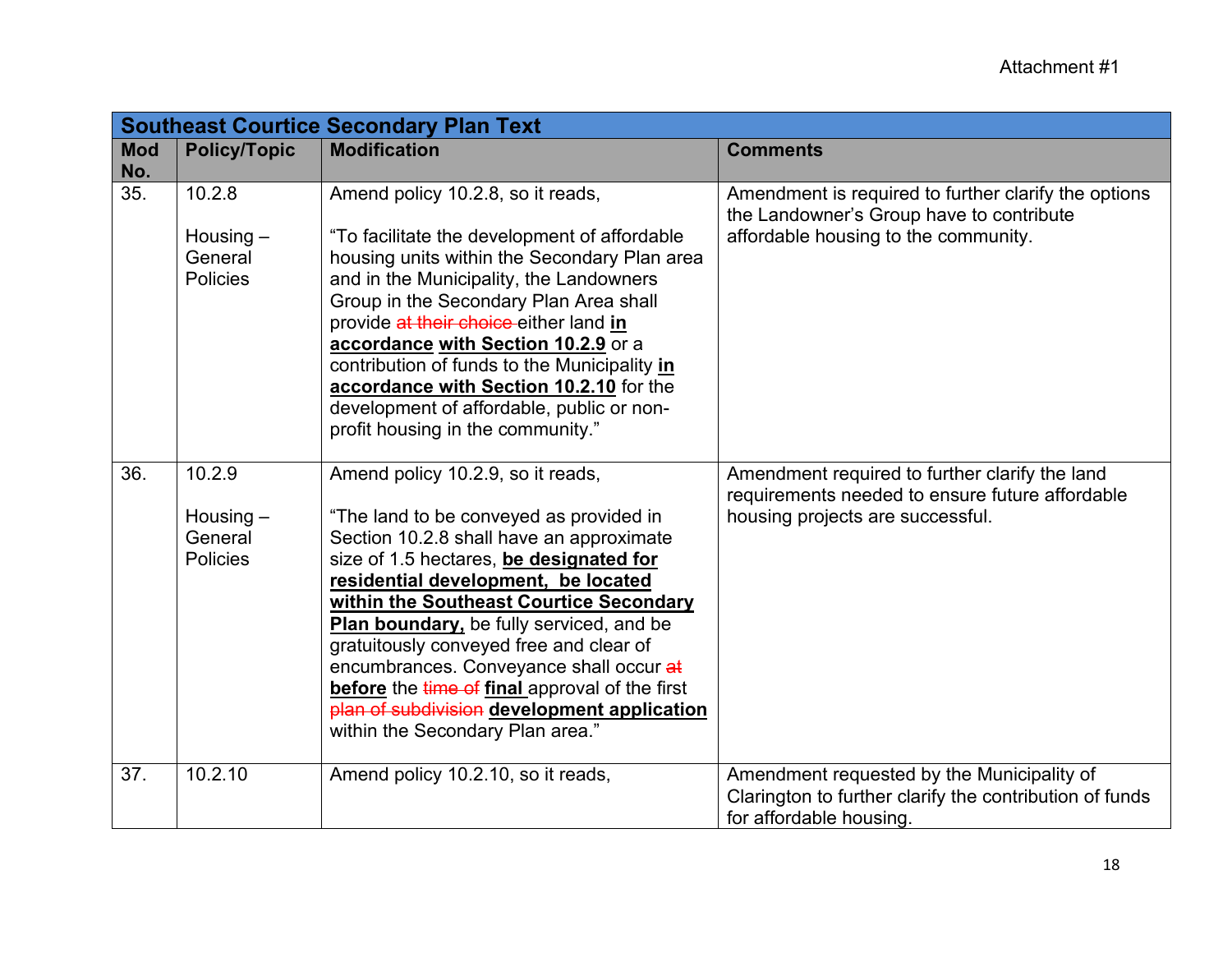|                   |                                                | <b>Southeast Courtice Secondary Plan Text</b>                                                                                                                                                                                                                                                                                                                                                                                                                                                                        |                                                                                                                                                                                                                                                                                   |
|-------------------|------------------------------------------------|----------------------------------------------------------------------------------------------------------------------------------------------------------------------------------------------------------------------------------------------------------------------------------------------------------------------------------------------------------------------------------------------------------------------------------------------------------------------------------------------------------------------|-----------------------------------------------------------------------------------------------------------------------------------------------------------------------------------------------------------------------------------------------------------------------------------|
| <b>Mod</b><br>No. | <b>Policy/Topic</b>                            | <b>Modification</b>                                                                                                                                                                                                                                                                                                                                                                                                                                                                                                  | <b>Comments</b>                                                                                                                                                                                                                                                                   |
|                   | Housing $-$<br>General<br><b>Policies</b>      | "The contribution of funds as provided in<br>Section 10.2.8 will be through a contribution<br>agreement to be negotiated between the<br>Municipality and the Landowners Group. The<br>first half of the required contribution of<br>funds shall be paid by the Landowners Group<br>upon the approval of the Secondary Plan and<br>the remainder of the contribution shall be<br>paid upon the first approval of athe first<br>development application in the Secondary<br>Plan area at a rate of \$400.00 per unit." |                                                                                                                                                                                                                                                                                   |
| 38.               | 10.2.11<br>Housing $-$<br>General<br>Policies  | Amend policy 10.2.11, so it reads,<br>"A range of unit sizes are encouraged within<br>apartment and multi-unit buildings, including<br>those suitable for single people, and larger<br>households and families."                                                                                                                                                                                                                                                                                                     | Amendment requested by the Region to be more<br>inclusive of the range of households in need of<br>housing.                                                                                                                                                                       |
| 39.               | 10.2.12/<br>Housing $-$<br>General<br>policies | Delete policy 10.2.12 in its entirety.<br>10.2.12 An accessory apartment is permitted<br>within the Secondary Plan Area within a<br>following:<br>a. Only one accessory apartment is<br>permitted within the dwelling:<br>b. One additional parking space is<br>required for the accessory apartment<br>in accordance with the Zoning By-law.                                                                                                                                                                        | Modification requested by the Municipality of<br>Clarington. These policies were included in the<br>Secondary Plan to support affordable housing units<br>in the Secondary Plan area. However, with the<br>approval of OPA 129 as noted above, these policies<br>are unnecessary. |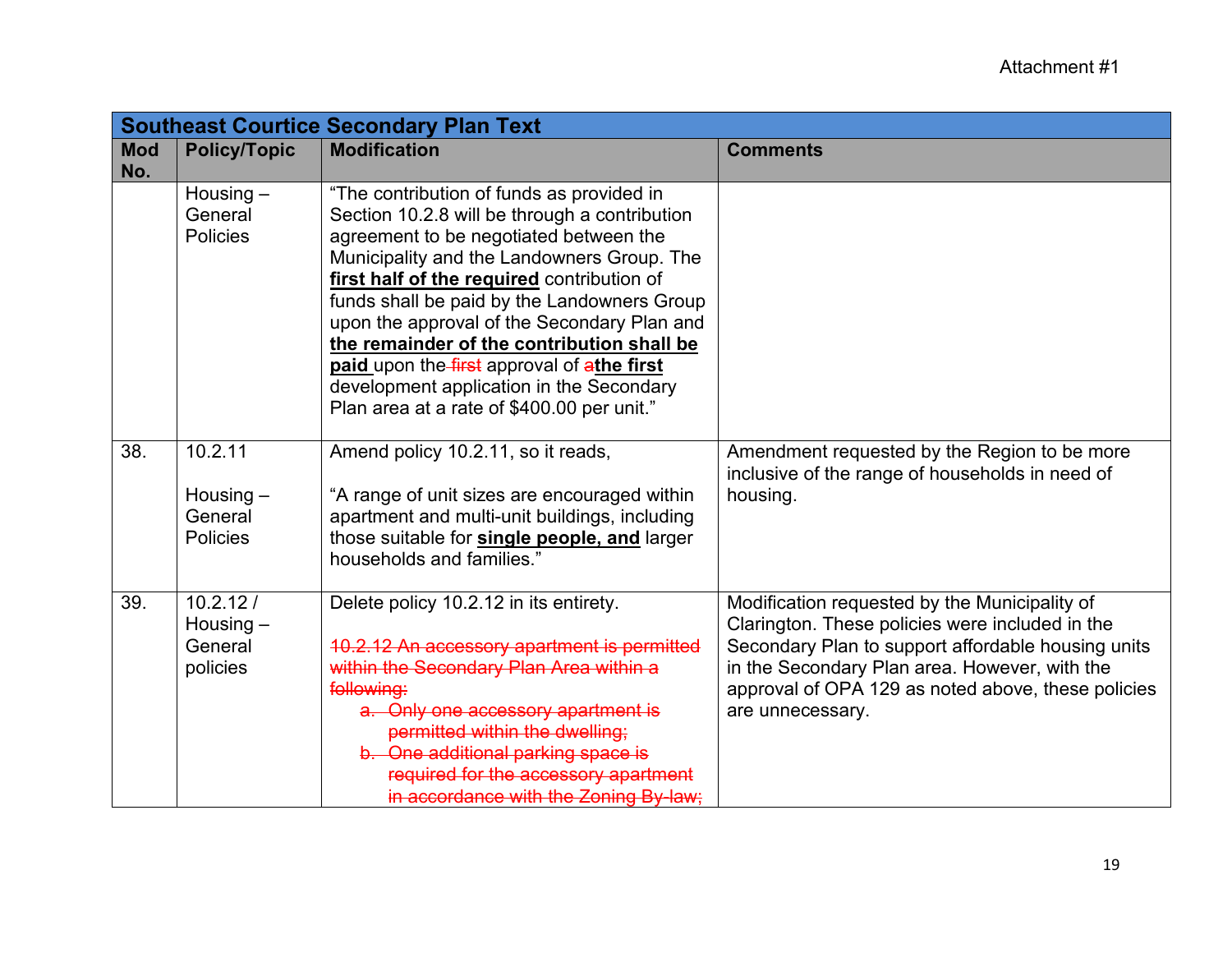|                   |                                                | <b>Southeast Courtice Secondary Plan Text</b>                                                                                                                                                                                                                                                                                                                                                                                                                                                                                                                                                                                                                                                                                                                                                                            |                                                                                                                                                                                                                                                                                   |
|-------------------|------------------------------------------------|--------------------------------------------------------------------------------------------------------------------------------------------------------------------------------------------------------------------------------------------------------------------------------------------------------------------------------------------------------------------------------------------------------------------------------------------------------------------------------------------------------------------------------------------------------------------------------------------------------------------------------------------------------------------------------------------------------------------------------------------------------------------------------------------------------------------------|-----------------------------------------------------------------------------------------------------------------------------------------------------------------------------------------------------------------------------------------------------------------------------------|
| <b>Mod</b><br>No. | <b>Policy/Topic</b>                            | <b>Modification</b>                                                                                                                                                                                                                                                                                                                                                                                                                                                                                                                                                                                                                                                                                                                                                                                                      | <b>Comments</b>                                                                                                                                                                                                                                                                   |
|                   |                                                | c. Sufficient water supply and sanitary<br>servicing capacity exists;<br>d. The accessory apartment complies<br>with the provisions of the Ontario<br><b>Building Code, Ontario Fire Code and</b><br>any other relevant regulations; and<br>e. The accessory apartment is registered<br>with the Municipality."                                                                                                                                                                                                                                                                                                                                                                                                                                                                                                          |                                                                                                                                                                                                                                                                                   |
| 40.               | 10.2.13/<br>Housing $-$<br>General<br>policies | Delete policy 10.2.13 in its entirety.<br>"One additional accessory apartment shall be<br>permitted in a detached accessory building<br>with access to a rear lane. The additional<br>accessory apartment is encouraged to be in<br>the form of a unit on the second storey of a<br>detached garage with access to the rear lane.<br>This unit is subject to the following:<br>a. One additional parking space is<br>required for the accessory apartment in<br>accordance with the Zoning By-law;<br>b. Sufficient water supply and sanitary<br>servicing capacity exists;<br>c. The accessory apartment complies with<br>the provisions of the Ontario Building<br><b>Code, Ontario Fire Code and any other</b><br>relevant regulations; and<br>b. d. The accessory apartment is<br>registered with the Municipality." | Modification requested by the Municipality of<br>Clarington. These policies were included in the<br>Secondary Plan to support affordable housing units<br>in the Secondary Plan area. However, with the<br>approval of OPA 129 as noted above, these policies<br>are unnecessary. |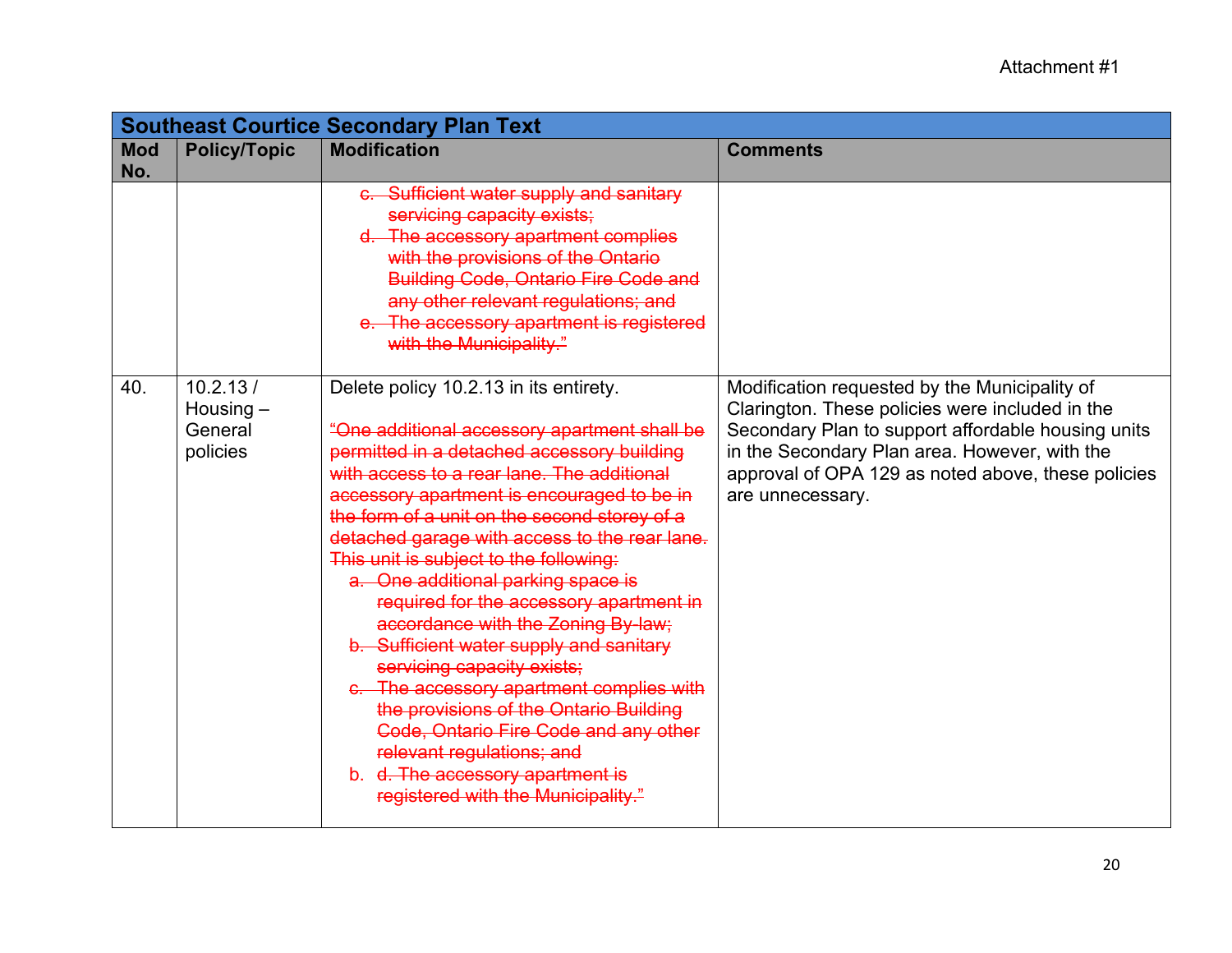|                   |                                                      | <b>Southeast Courtice Secondary Plan Text</b>                                                                                                                                                                                                                                                                                   |                                                                                                                                                                                                                                                                                   |
|-------------------|------------------------------------------------------|---------------------------------------------------------------------------------------------------------------------------------------------------------------------------------------------------------------------------------------------------------------------------------------------------------------------------------|-----------------------------------------------------------------------------------------------------------------------------------------------------------------------------------------------------------------------------------------------------------------------------------|
| <b>Mod</b><br>No. | <b>Policy/Topic</b>                                  | <b>Modification</b>                                                                                                                                                                                                                                                                                                             | <b>Comments</b>                                                                                                                                                                                                                                                                   |
| 41.               | 10.2.14/<br>Housing $-$<br>General<br>policies       | Delete policy 10.2.14 in its entirety.<br>"Reduction of parking requirements for<br>accessory apartments may be considered if<br>the proposed unit is deemed to have<br>excellent access to transit."                                                                                                                           | Modification requested by the Municipality of<br>Clarington. These policies were included in the<br>Secondary Plan to support affordable housing units<br>in the Secondary Plan area. However, with the<br>approval of OPA 129 as noted above, these policies<br>are unnecessary. |
| 42.               | 10.2.15/<br>Housing $-$<br>General<br>policies       | Renumber existing policy 10.2.15 as policy<br>10.2.12, so it reads,<br>"10.2.15 10.2.12 The Municipality will give<br>priority to development applications that<br>include affordable housing units that are<br>being funded by federal and provincial<br>government programs or non-profit groups."                            | Renumbering required due to the deletion of existing<br>policies 10.2.12 to 10.2.14.                                                                                                                                                                                              |
| 43.               | 10.2.15<br>Housing $-$<br>General<br><b>Policies</b> | Amend policy 10.2.15, so it reads,<br>"The Municipality will give priority to<br>development applications that include<br>affordable housing units that are being funded<br>by federal and provincial government<br>programs, or community housing<br>providers, other non-profit groups, and the<br><b>Region of Durham.</b> " | Amendment requested to be more inclusive of<br>potential funding sources.                                                                                                                                                                                                         |
| 44.               | New policy<br>11.3.9                                 | Add a new policy after Policy 11.3.8, which<br>reads,                                                                                                                                                                                                                                                                           | Amendment requested by the Central Lake Ontario<br>Conservation Authority to ensure flood control<br>structures are only used as a last resort through the<br>development of this Plan.                                                                                           |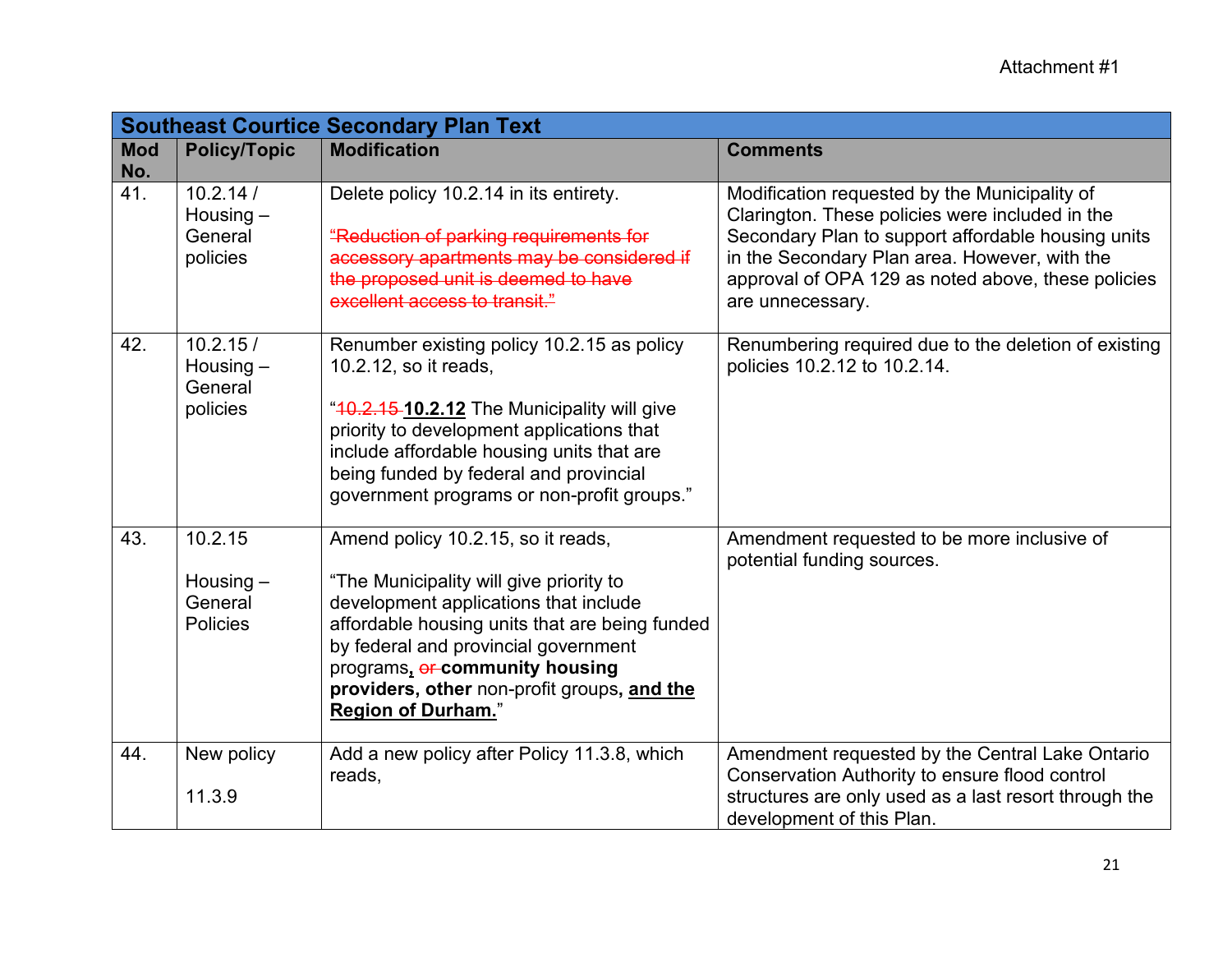|                   | <b>Southeast Courtice Secondary Plan Text</b>                   |                                                                                                                                                                                                                                                                                                                                                                                                                                                                                                                                                   |                                                                                                                              |  |
|-------------------|-----------------------------------------------------------------|---------------------------------------------------------------------------------------------------------------------------------------------------------------------------------------------------------------------------------------------------------------------------------------------------------------------------------------------------------------------------------------------------------------------------------------------------------------------------------------------------------------------------------------------------|------------------------------------------------------------------------------------------------------------------------------|--|
| <b>Mod</b><br>No. | <b>Policy/Topic</b>                                             | <b>Modification</b>                                                                                                                                                                                                                                                                                                                                                                                                                                                                                                                               | <b>Comments</b>                                                                                                              |  |
|                   |                                                                 | "11.3.9 The establishment of new flood<br>control facilities to accommodate<br>development<br>within this Secondary Plan are not<br>encouraged and will only be considered<br>once<br>all other reasonable alternatives have<br>been fully exhausted in accordance with<br>the Robinson Creek and Tooley Creek<br>Subwatershed Study or an update or<br>addenda to that study. Other alternatives<br>to flood control facilities could include<br>infrastructure<br>improvements such as relief culverts, road<br>crossings or land acquisition." |                                                                                                                              |  |
| 45.               | 11.4.7<br><b>Urban Forest</b><br>and Native<br><b>Plantings</b> | Add "to" after "contribute", so the policy reads,<br>"Selection of tree species within the<br>Secondary Plan area will contribute to the<br>Municipality's species diversity objectives."                                                                                                                                                                                                                                                                                                                                                         | Minor grammatical amendment.                                                                                                 |  |
| 46.               | 11.4.8                                                          | Amend policy 11.4.8, so the policy reads,<br>Where trees, and shrubs and/or features are<br>destroyed or harvested pre-maturely prior to<br>proper study and approval, compensation<br>should occur on-site, and will be calculated<br>at a 3:1 ratio.                                                                                                                                                                                                                                                                                            | Amendment requested to further clarify and detail<br>the requirements of prematurely removing<br>vegetation from a property. |  |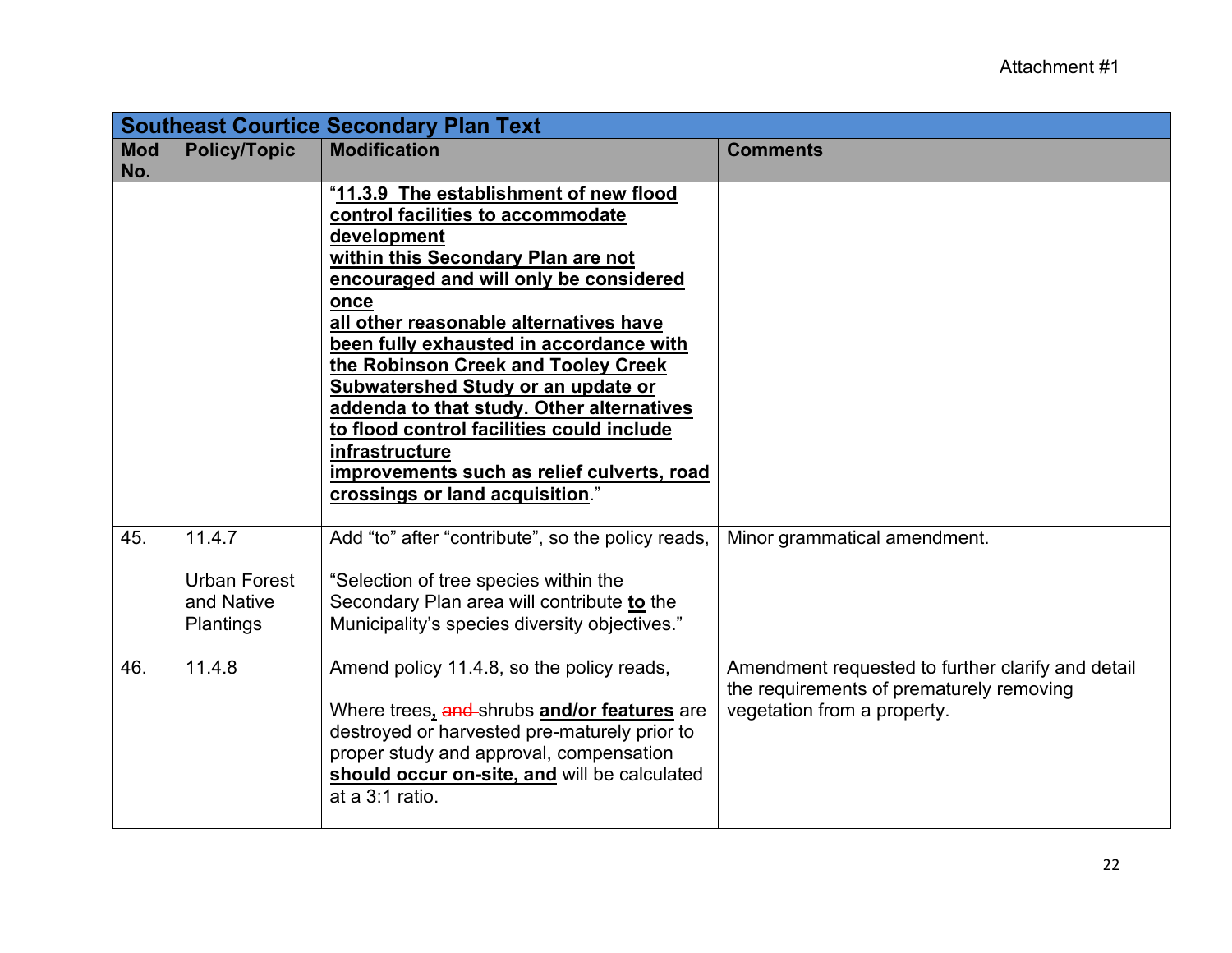|                   |                     | <b>Southeast Courtice Secondary Plan Text</b>                                              |                                                                        |
|-------------------|---------------------|--------------------------------------------------------------------------------------------|------------------------------------------------------------------------|
| <b>Mod</b><br>No. | <b>Policy/Topic</b> | <b>Modification</b>                                                                        | <b>Comments</b>                                                        |
| 47.               | 11.6.1              | Amend policy 11.6.1, so it reads,                                                          | Amendment to the cross-referenced policies.                            |
|                   | Urban Design<br>and | "The Urban Design and Sustainability<br>Guidelines contained in Appendix A and             |                                                                        |
|                   | Sustainability      | described in Policy 42.3.8 12.3.7 and 42.3.9                                               |                                                                        |
|                   | <b>Guidelines</b>   | 12.3.8 provide direction in the form of design<br>guidance and strategies to implement the |                                                                        |
|                   |                     | vision and objectives of the Secondary                                                     |                                                                        |
|                   |                     | Plan".                                                                                     |                                                                        |
| 48.               | 12.3.2              | Reword policy 12.3.2, so it reads,                                                         | Minor amendment requested to improve the<br>readability of the policy. |
|                   | Implementation      | "Detailed studies prepared in support of a                                                 |                                                                        |
|                   |                     | development application may refine on a site<br>by site basis the recommendations of the   |                                                                        |
|                   |                     | Robinson Creek and Tooley Creek                                                            |                                                                        |
|                   |                     | Subwatershed Study on a site by site basis.<br>however the study must address the issues   |                                                                        |
|                   |                     | raised by the Subwatershed Study."                                                         |                                                                        |
| 49.               | 12.3.4              | Insert a new policy into 12.3.4, and renumber                                              | Amendment requested by the Municipality of                             |
|                   |                     | all following policies accordingly, so the policy                                          | Clarington to include a new monitoring policy to                       |
|                   | New Policy -        | reads,                                                                                     | track the performance of the Secondary Plan.                           |
|                   | monitoring          | "12.3.4 Every development application,                                                     | Suggested wording changes to improve clarity and                       |
|                   |                     | shall be accompanied by a policy                                                           | readability.                                                           |
|                   |                     | implementation monitoring report that                                                      |                                                                        |
|                   |                     | shall report on the following, as<br>applicable:                                           |                                                                        |
|                   |                     |                                                                                            |                                                                        |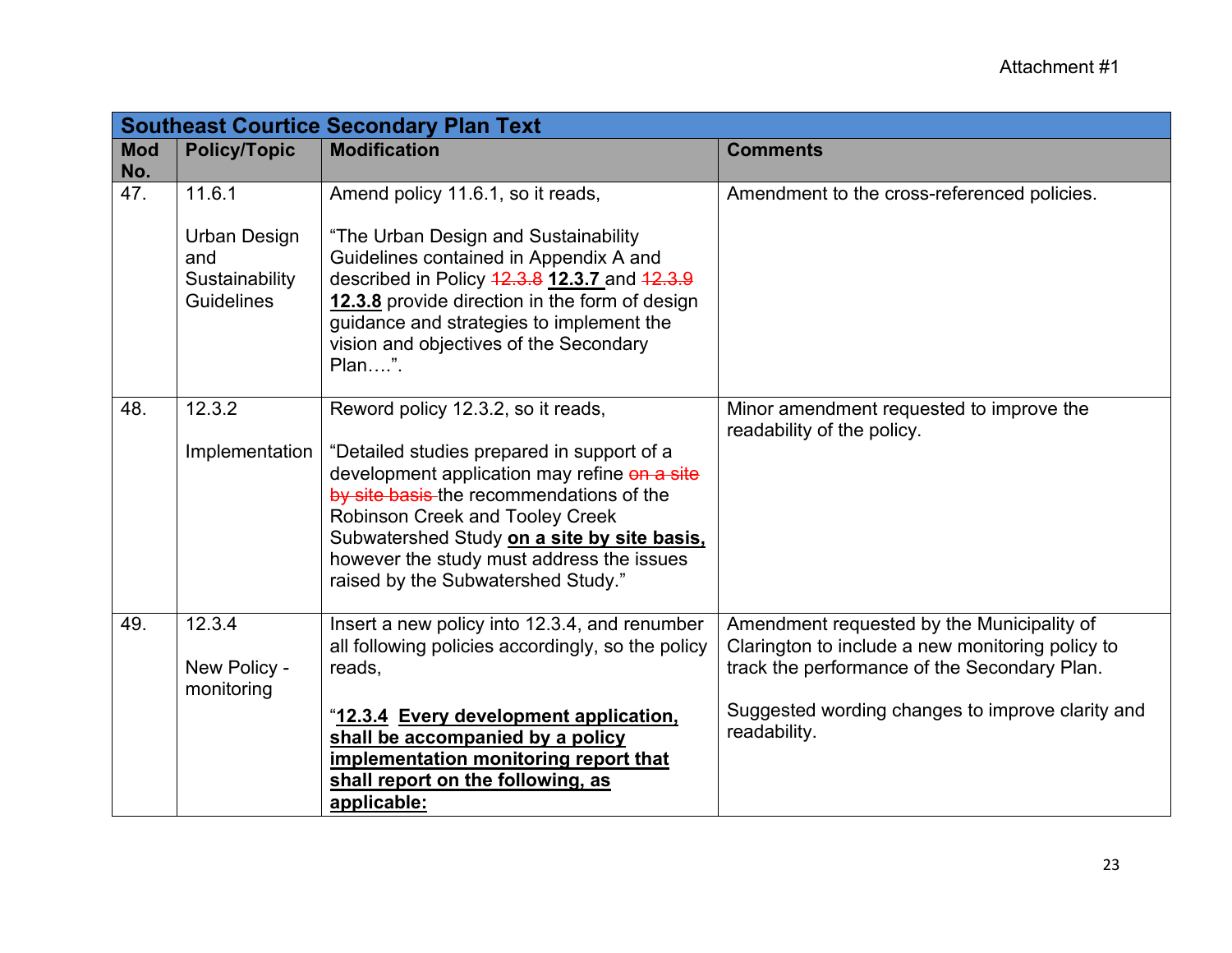|                   | <b>Southeast Courtice Secondary Plan Text</b> |                                                                                                                                                                                                                                                                                                                                                                                                                                                                                                                                                                                                                                                                                                                                                                                                                                                                                                                                                                           |                 |
|-------------------|-----------------------------------------------|---------------------------------------------------------------------------------------------------------------------------------------------------------------------------------------------------------------------------------------------------------------------------------------------------------------------------------------------------------------------------------------------------------------------------------------------------------------------------------------------------------------------------------------------------------------------------------------------------------------------------------------------------------------------------------------------------------------------------------------------------------------------------------------------------------------------------------------------------------------------------------------------------------------------------------------------------------------------------|-----------------|
| <b>Mod</b><br>No. | <b>Policy/Topic</b>                           | <b>Modification</b>                                                                                                                                                                                                                                                                                                                                                                                                                                                                                                                                                                                                                                                                                                                                                                                                                                                                                                                                                       | <b>Comments</b> |
|                   |                                               | a. For the lands subject to the<br>development application:<br>i. Net residential density by land use<br>designation;<br>ii. Identification of total square footage<br>of non-residential land uses;<br>iii. Number and type of units by land use<br>designation in conformity to policy<br><u>11.3.6;</u><br>iv. Total residential unit count; and<br>v. Estimated population;<br>b. For the entire Secondary Plan Area, the<br>Owner must work in consultation with<br>the Municipality to provide the<br>following statistics:<br>i. Overall density per hectare and by<br>land use designation;<br>ii. Number of dwelling units by type;<br>iii. Number of units within the built-up<br>area; and<br>iv. Amount/type of non-residential<br>space and number of jobs;<br>c. A description of how the application is<br>addressing and implementing the<br>housing policies in Section 7 of the<br><b>Secondary Plan; and</b><br>d. A summary of the number of purpose- |                 |
|                   |                                               | built additional dwelling units"                                                                                                                                                                                                                                                                                                                                                                                                                                                                                                                                                                                                                                                                                                                                                                                                                                                                                                                                          |                 |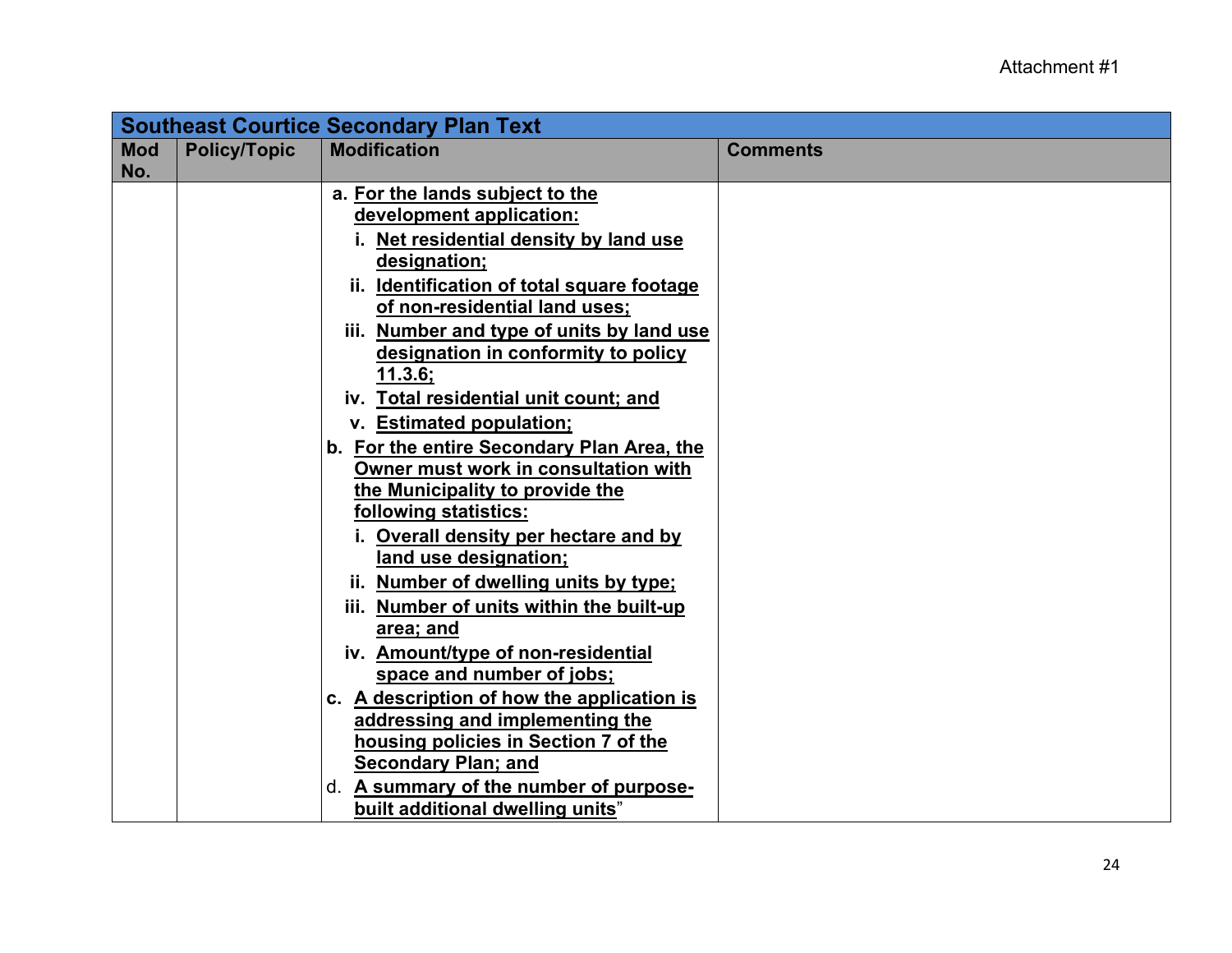| <b>Southeast Courtice Secondary Plan Text</b> |                           |                                                                                                                                                                                                                                                                                                                                                                                                                                                                                                    |                                                                                            |
|-----------------------------------------------|---------------------------|----------------------------------------------------------------------------------------------------------------------------------------------------------------------------------------------------------------------------------------------------------------------------------------------------------------------------------------------------------------------------------------------------------------------------------------------------------------------------------------------------|--------------------------------------------------------------------------------------------|
| <b>Mod</b><br>No.                             | <b>Policy/Topic</b>       | <b>Modification</b>                                                                                                                                                                                                                                                                                                                                                                                                                                                                                | <b>Comments</b>                                                                            |
|                                               |                           | Such a Report shall be submitted as part<br>of complete application and shall be<br>updated prior to final approval."                                                                                                                                                                                                                                                                                                                                                                              |                                                                                            |
| 50.                                           | 12.3.12<br>Implementation | Amend policy 12.3.12 so it reads,<br>"The conveyance of additional land or the<br>contribution of additional funds to facilitate the<br>development of affordable housing beyond<br>the provisions in policies 10.2.8, 10.2.9 and<br>10.10.1010.2.10 shall not be utilized as a<br>means to increase the number of units<br>permitted by the Secondary Plan or as a<br>means to not implement the policies of the<br>Secondary Plan."                                                              | Amendment requested to correctly reflect the cross-<br>referenced policy.                  |
| 51.                                           | 12.3.15<br>Implementation | Delete the words in policy 12.3.15 in their<br>entirety and replace it with the following<br>words,<br>"12.3.15 Certain benefitting landowners<br>within the Secondary Plan area have<br>entered, or will enter, into an agreement or<br>agreements amongst themselves to<br>address the distribution of all costs of<br>development including those which may<br>not be recoverable by the Municipality<br>under the Development Charges Act, 1997,<br>or any successor legislation, particularly | Amendment requested by the Municipality of<br>Clarington to include a cost sharing policy. |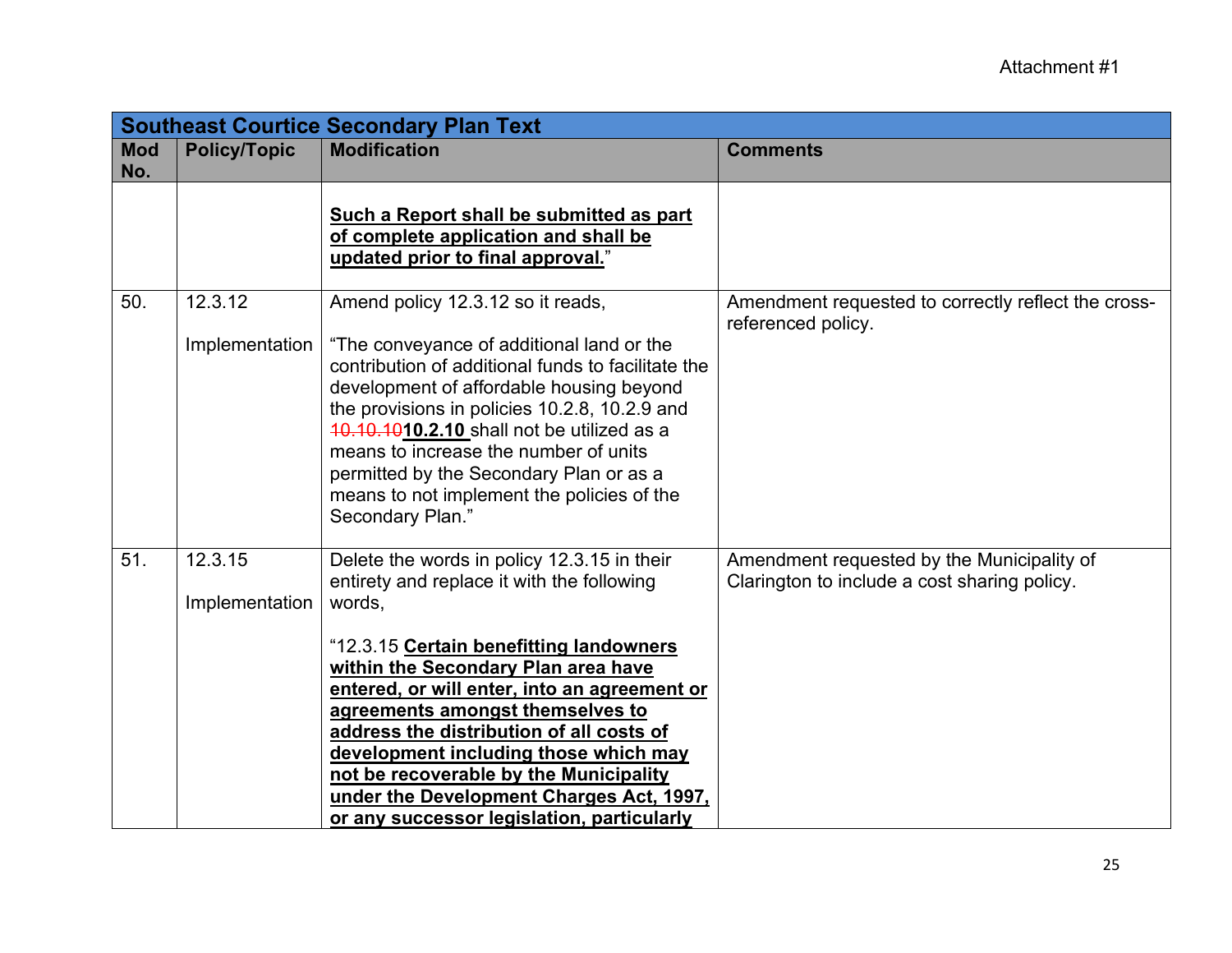|                   | <b>Southeast Courtice Secondary Plan Text</b>  |                                                                                                                                                                                                                                                                                                                                                                                                                                                                                                                                                                                                                                                          |                                                                                            |  |
|-------------------|------------------------------------------------|----------------------------------------------------------------------------------------------------------------------------------------------------------------------------------------------------------------------------------------------------------------------------------------------------------------------------------------------------------------------------------------------------------------------------------------------------------------------------------------------------------------------------------------------------------------------------------------------------------------------------------------------------------|--------------------------------------------------------------------------------------------|--|
| <b>Mod</b><br>No. | <b>Policy/Topic</b>                            | <b>Modification</b>                                                                                                                                                                                                                                                                                                                                                                                                                                                                                                                                                                                                                                      | <b>Comments</b>                                                                            |  |
|                   |                                                | the provision of community and<br>infrastructure facilities such as parks,<br>roads, road improvements, external<br>services, storm water management<br>facilities, public/private utilities and<br>schools."                                                                                                                                                                                                                                                                                                                                                                                                                                            |                                                                                            |  |
| 52.               | <b>New Policy</b><br>12.3.16<br>Implementation | Add new policy 12.3.16, so it reads,<br>"12.3.16 In order to implement section<br>12.3.15, the Municipality shall include<br>conditions of Draft Plan Approval that may<br>require the benefitting landowners to enter<br>into agreements with other benefitting<br>landowners with respect to the provision<br>of servicing. If a benefitting landowner<br>chooses not to enter into such<br>agreements, it is the Municipality's<br>intention that no development shall be<br>permitted until it has been demonstrated<br>that the benefitting landowner has entered<br>into required agreements with other<br>affected landowners with respect to the | Amendment requested by the Municipality of<br>Clarington to include a cost sharing policy. |  |
|                   |                                                | provision of services and other<br>infrastructure."                                                                                                                                                                                                                                                                                                                                                                                                                                                                                                                                                                                                      |                                                                                            |  |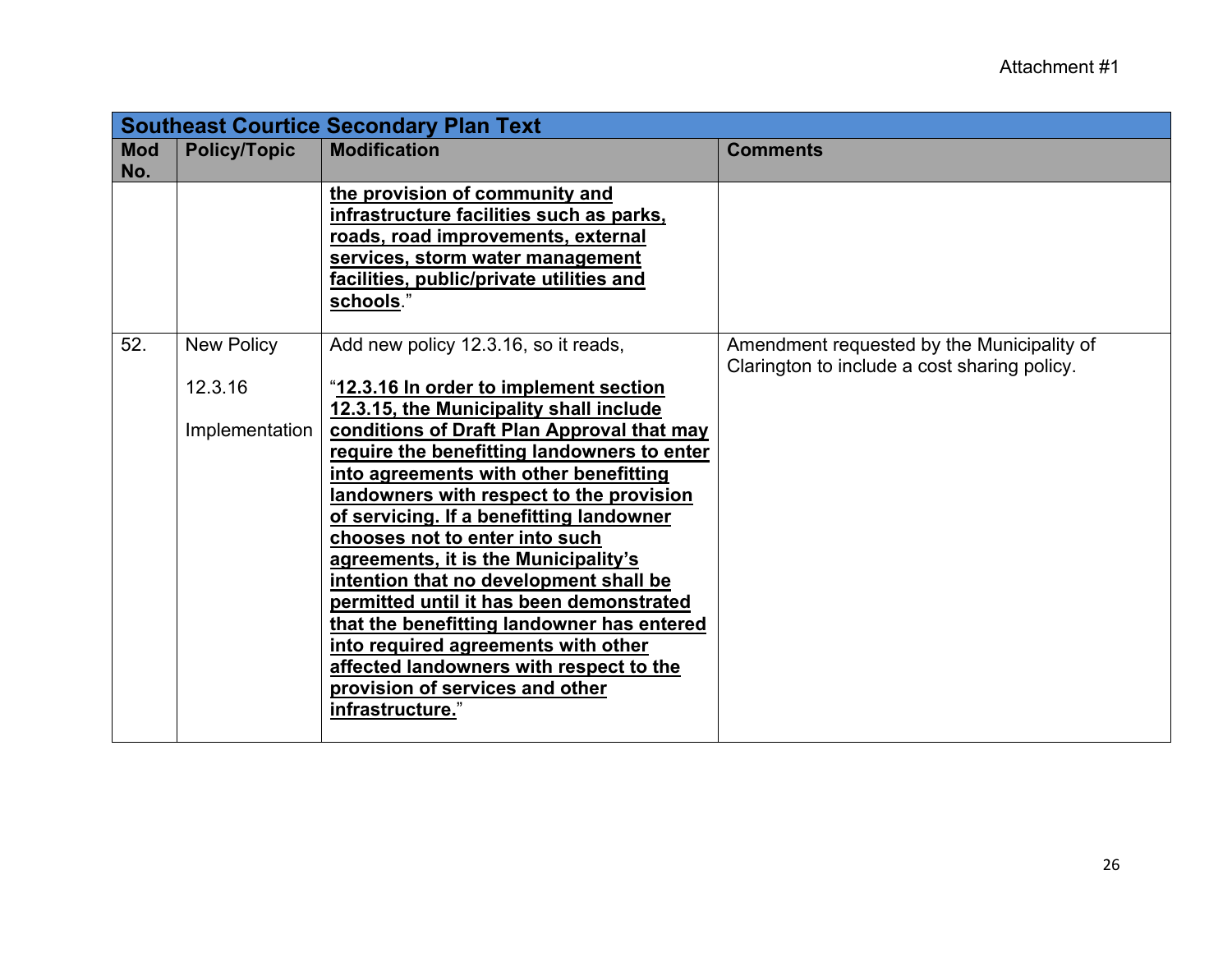|            | <b>Southeast Courtice Mapping Schedules</b> |                                              |                                                                                  |  |
|------------|---------------------------------------------|----------------------------------------------|----------------------------------------------------------------------------------|--|
| <b>Mod</b> | <b>Policy/Topic</b>                         | <b>Modification</b>                          | <b>Comments</b>                                                                  |  |
| No.        |                                             |                                              |                                                                                  |  |
| 53.        | Schedule B:                                 | Amend Schedule 'B' to remove the trail       | This amendment is required to offset the trail                                   |  |
|            | Transportation,                             | symbology from the south side of Bloor       | locations on either side of Bloor Street west of                                 |  |
| Exhibit    | Parks and                                   | Street, west of Courtice Road.               | Courtice Road to discourage pedestrians from                                     |  |
|            | Open Space                                  |                                              | crossing midblock at unsignalized intersections to<br>promote pedestrian safety. |  |
|            | <b>Urban Design</b>                         |                                              |                                                                                  |  |
|            | Guideline's                                 |                                              | This modification is only shown on Schedule B,                                   |  |
|            | Figure $#s: 3,$                             |                                              | Exhibit 1. However, all of the Figures identified in the                         |  |
|            | 31 and 51                                   |                                              | Policy/Topic column are subject to this modification                             |  |
|            |                                             |                                              | and should be reflected in the consolidated OPA by                               |  |
|            |                                             |                                              | the Municipality.                                                                |  |
|            |                                             |                                              |                                                                                  |  |
|            |                                             |                                              |                                                                                  |  |
| 54.        | Schedule B:                                 | Amend Schedule 'B' to remove the trail loop  | This amendment is required to offset the trail                                   |  |
|            | Transportation,                             | symbology north of Bloor Street west of      | locations on either side of Bloor Street to discourage                           |  |
| Exhibit    | Parks and                                   | Granville Drive and straighten the location. | pedestrians from crossing midblock at unsignalized                               |  |
|            | Open Space                                  |                                              | intersections to promote pedestrian safety.                                      |  |
|            |                                             |                                              |                                                                                  |  |
|            | <b>Urban Design</b>                         |                                              | This modification is only shown on Schedule B,                                   |  |
|            | Guideline's                                 |                                              | Exhibit 1. However, all of the Figures identified in the                         |  |
|            | Figure $#s: 3,$                             |                                              | Policy/Topic column are subject to this modification                             |  |
|            | 31 and 51                                   |                                              | and should be reflected in the consolidated OPA by                               |  |
|            |                                             |                                              | the Municipality.                                                                |  |
|            |                                             |                                              |                                                                                  |  |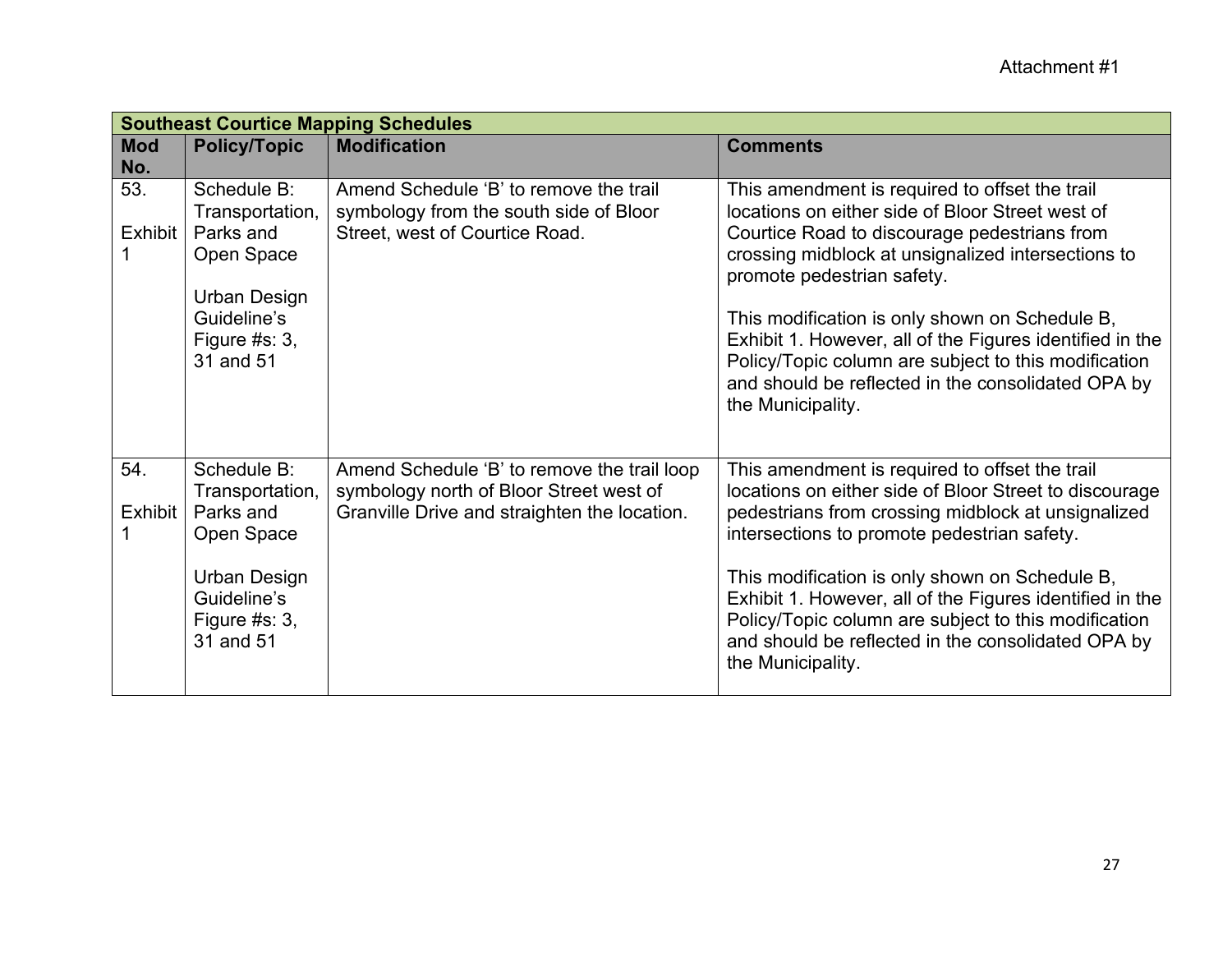|                                  | <b>Southeast Courtice Urban Design Guidelines</b>                             |                                                                                                                                                                                 |                                                                                                                                                                                                                                                                                                                                                                                                                                                                                   |  |
|----------------------------------|-------------------------------------------------------------------------------|---------------------------------------------------------------------------------------------------------------------------------------------------------------------------------|-----------------------------------------------------------------------------------------------------------------------------------------------------------------------------------------------------------------------------------------------------------------------------------------------------------------------------------------------------------------------------------------------------------------------------------------------------------------------------------|--|
| <b>Mod</b><br>No.                | <b>Policy/Topic</b>                                                           | <b>Modification</b>                                                                                                                                                             | <b>Comments</b>                                                                                                                                                                                                                                                                                                                                                                                                                                                                   |  |
| 55.<br>Exhibit<br>$\overline{2}$ | Map Figure #'s<br>3-9, 11, 12, 20,<br>31, 32, 36, 39,<br>41, 59, 60 and<br>64 | Amend all identified Figures contained in the<br>Urban Design Guidelines to add existing<br>Sandringham Drive, west of Courtice Road.                                           | Minor amendment required to include existing<br>Sandringham Drive located within the study area.<br>Please note that the modification is only shown on<br>Figure 3, Exhibit 2. However, all the Figures<br>identified in the Policy/Topic column are subject to<br>this modification and should be reflected in the<br>consolidated OPA by the Municipality.                                                                                                                      |  |
| 56.<br><b>Exhibit</b><br>3       | Map Figure #'s:<br>11 and 41                                                  | Amend these figures to replace "Service"<br>Road" with "Multiway (Service Lane)" in the<br>legend.                                                                              | The 'Service Road' item in the legend should read<br>"Multi-Way (Service Road)" to link the guidelines<br>and connect/integrate the terms Multi-Way or<br>service road which are used to describe the<br>concept.<br>Please note that the modification is only shown on<br>Figure 11, Exhibit 3. However, all of the Figures<br>identified in the Policy/Topic column are subject to<br>this modification and should be reflected in the<br>consolidated OPA by the Municipality. |  |
| 57.<br><b>Exhibit</b><br>3       | Map Figure #'s:<br>11 and 41                                                  | Amend these figures to change the 'Local<br>Road' extent depicted in Figure 11, east of<br>Granville Drive and north of Bloor Street to a<br>'Mid-block Pedestrian Connection'. | Modification #'s 50-55 and 57-60 are all<br>amendments to satisfy Regional Works and<br>Regional Transportation Division by reducing the<br>number of local road connections intersecting with<br><b>Bloor Street and Courtice Road. This amendment</b><br>will protect these arterial roads in the instance that<br>the Multi-Way (Service Lane) does not get<br>constructed.                                                                                                    |  |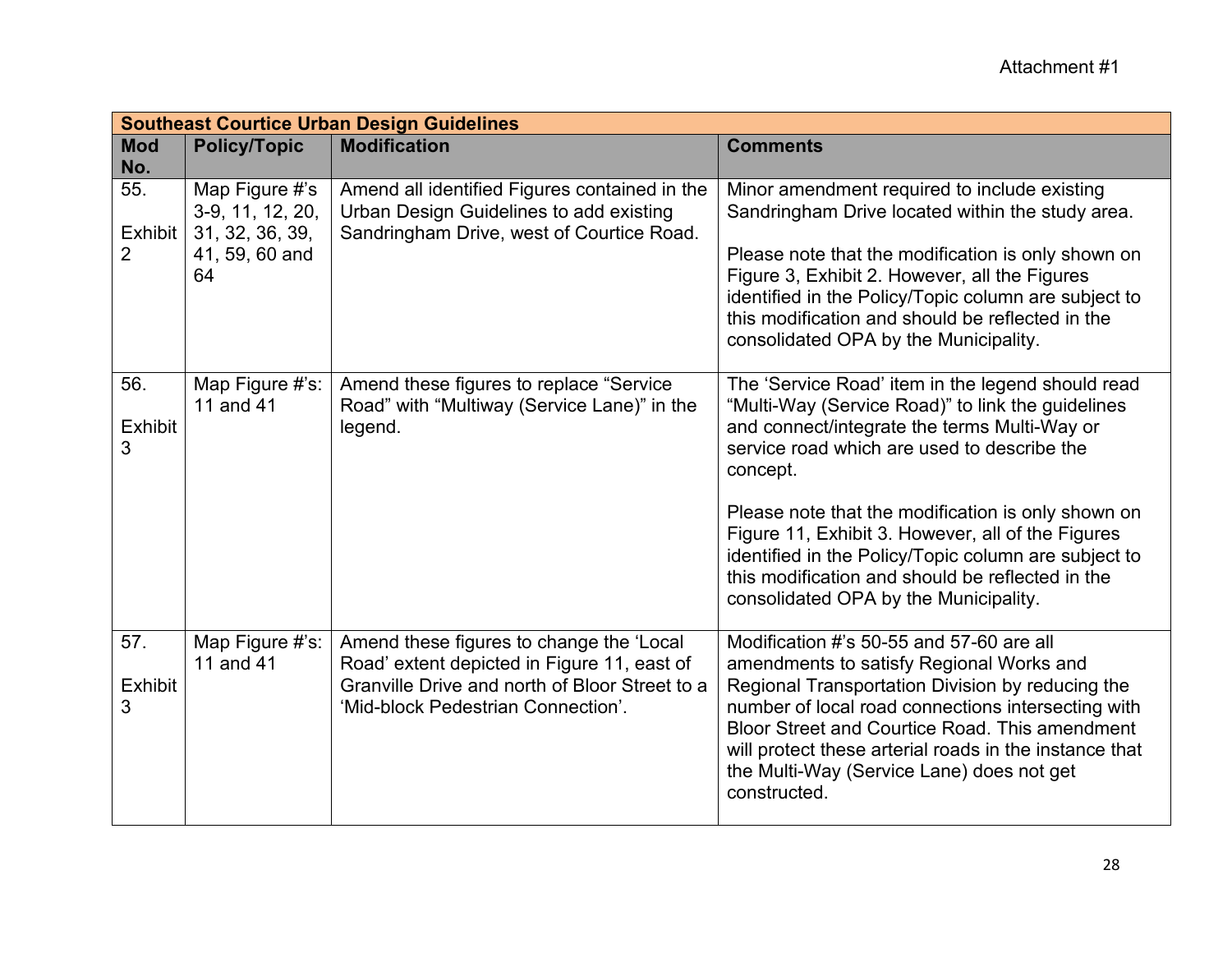|                            | <b>Southeast Courtice Urban Design Guidelines</b> |                                                                                                                                                                                        |                                                                                                                                                                                                                                                             |  |
|----------------------------|---------------------------------------------------|----------------------------------------------------------------------------------------------------------------------------------------------------------------------------------------|-------------------------------------------------------------------------------------------------------------------------------------------------------------------------------------------------------------------------------------------------------------|--|
| <b>Mod</b><br>No.          | <b>Policy/Topic</b>                               | <b>Modification</b>                                                                                                                                                                    | <b>Comments</b>                                                                                                                                                                                                                                             |  |
|                            |                                                   |                                                                                                                                                                                        | Please note that the modification is only shown on<br>Figure 11, Exhibit 3. However, all the Figures<br>identified in the 'Policy/Topic' column are subject to<br>this modification and should be reflected in the<br>consolidated OPA by the Municipality. |  |
| 58.<br><b>Exhibit</b><br>3 | Map Figure #'s:<br>11 and 41                      | Amend these figures to change the 'Local<br>Road' extent depicted in Figure 11, west of<br>Trulls Road and south of Meadowglade<br>Road to a 'Mid-block Pedestrian<br>Connection'.     | See comment in Modification #50.                                                                                                                                                                                                                            |  |
| 59.<br><b>Exhibit</b><br>3 | Map Figure #'s:<br>11 and 41                      | Amend these figures to change the 'Local<br>Road' extent depicted in Figure 11, west of<br>Courtice Road and south of Meadowglade<br>Road to a 'Mid-block Pedestrian<br>Connection'.   | See comment in Modification #50.                                                                                                                                                                                                                            |  |
| 60.<br><b>Exhibit</b><br>3 | Map Figure #'s:<br>11 and 41                      | Amend these figures to change the 'Mid-<br>block Pedestrian Connection' extents<br>depicted on Figure 11, east of Courtice<br>Road and south of Meadowglade Road to a<br>'Local Road'. | See comment in Modification #50.                                                                                                                                                                                                                            |  |
| 61.<br><b>Exhibit</b><br>3 | Map Figure #'s:<br>11 and<br>41                   | Amend these figures to delete the 'Local<br>Road' extent depicted in Figure 11, east of<br>Courtice Road, north of Bloor Street.                                                       | See comment in Modification #50.                                                                                                                                                                                                                            |  |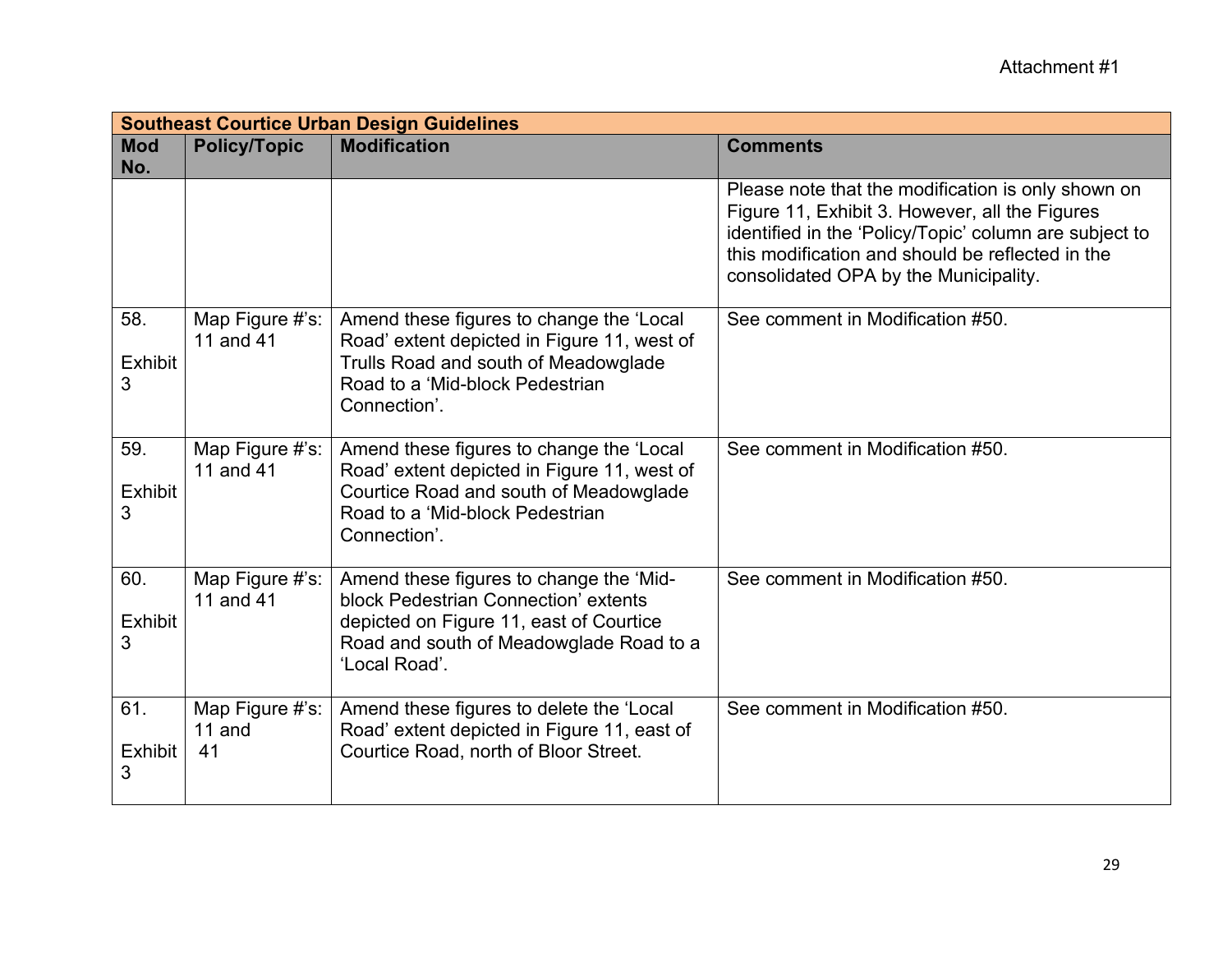|                                         | <b>Southeast Courtice Urban Design Guidelines</b> |                                                                                                                                                                                            |                                                                                                                                                                                                                      |  |  |
|-----------------------------------------|---------------------------------------------------|--------------------------------------------------------------------------------------------------------------------------------------------------------------------------------------------|----------------------------------------------------------------------------------------------------------------------------------------------------------------------------------------------------------------------|--|--|
| <b>Mod</b><br>No.                       | <b>Policy/Topic</b>                               | <b>Modification</b>                                                                                                                                                                        | <b>Comments</b>                                                                                                                                                                                                      |  |  |
| 62.<br><b>Exhibit</b><br>3              | Map Figure #'s:<br>11 and 41                      | Amend these figures to change the 'Mid-<br>block Pedestrian Connection' extent<br>depicted on Figure 11, east of Courtice<br>Road, north of Bloor Street to a 'Local<br>Road'.             | See comment in Modification #50.                                                                                                                                                                                     |  |  |
| 63.<br><b>Exhibit</b><br>3              | Map Figure #'s:<br>11 and 41                      | Amend these figures to remove the<br>'Multiway (Service Lane)' on the north and<br>south side of Bloor Street at the Courtice<br>Road intersection to the extent depicted in<br>Figure 11. | This amendment is required to delete portions of the<br>Multi-Way (Service Lane) that will not feasibly have<br>the ability to accommodate the Service Lane, such<br>as in areas adjacent to environmental features. |  |  |
| 64.<br><b>Exhibit</b><br>3              | Map Figure #'s:<br>11 and 41                      | Amend these figures to delete the 'Local<br>Road' extent depicted in Figure 11, west of<br>Farmington Drive, north of Bloor Street.                                                        | See comment in Modification #50.                                                                                                                                                                                     |  |  |
| 65.<br><b>Exhibit</b><br>3              | Map Figure #'s:<br>11 and 41                      | Amend these figures to change the 'Local<br>Road' extent depicted in Figure 11, east of<br>Trulls Road, north of Bloor Street to a 'Mid-<br>block Pedestrian Connection'.                  | See comment in Modification #50.                                                                                                                                                                                     |  |  |
| 66.<br><b>Exhibit</b><br>$\mathfrak{S}$ | Map Figure #'s:<br>11 and 41                      | Amend these figures to delete the 'Local<br>Road' extents depicted in Figure 11, on<br>either side of Trulls Road.                                                                         | See comment in Modification #50.                                                                                                                                                                                     |  |  |
| 67.<br><b>Exhibit</b><br>3              | Map Figure #'s:<br>11 and 41                      | Amend these figures to delete the 'Local<br>Road' extents depicted in Figure 11, west of<br>Trulls Road and south of Bloor Street.                                                         | See comment in Modification #50.                                                                                                                                                                                     |  |  |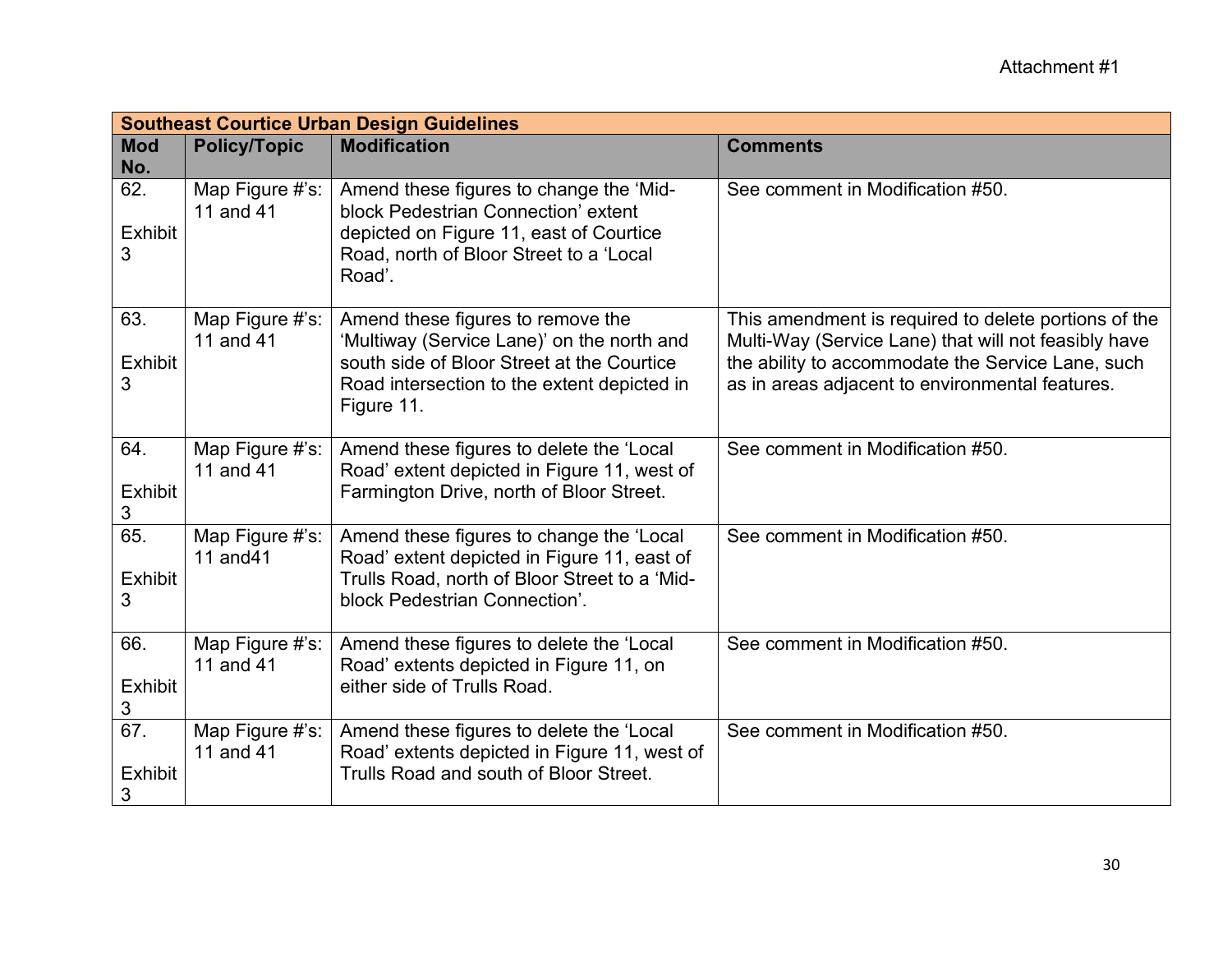|                                   | <b>Southeast Courtice Urban Design Guidelines</b> |                                                                                                                                                                                |                                                                                                                                                                                                                      |  |
|-----------------------------------|---------------------------------------------------|--------------------------------------------------------------------------------------------------------------------------------------------------------------------------------|----------------------------------------------------------------------------------------------------------------------------------------------------------------------------------------------------------------------|--|
| <b>Mod</b><br>No.                 | <b>Policy/Topic</b>                               | <b>Modification</b>                                                                                                                                                            | <b>Comments</b>                                                                                                                                                                                                      |  |
| 68.<br><b>Exhibit</b><br>3        | Map Figure #'s:<br>11 and 41                      | Amend these figures to remove the<br>'Multiway (Service Lane)' on the north and<br>south side of Bloor Street, west of Granville<br>Drive to the extent depicted in Figure 11. | This amendment is required to delete portions of the<br>Multi-Way (Service Lane) that will not feasibly have<br>the ability to accommodate the Service Lane, such<br>as in areas adjacent to environmental features. |  |
| 69.<br><b>Exhibit</b><br>3        | Map Figure #'s:<br>11 and 41                      | Amend these figures to delete the 'Mid-<br><b>Block Pedestrian Connection' extent</b><br>depicted in Figure 11, west of Granville<br>Drive and north of Bloor Street.          | See comment in Modification #50.                                                                                                                                                                                     |  |
| 70.<br><b>Exhibit</b><br>4        | Figure 51:<br>Active<br>Transportation<br>Map     | Delete 'Special Local Road' from the legend.                                                                                                                                   | Special Local Road was not intended to have its<br>own identifiable active transportation requirements.                                                                                                              |  |
| 71.<br><b>Exhibit</b><br>4        | Figure 51:<br>Active<br>Transportation<br>Map     | Replace the 'Special Local Road'<br>classification with the 'Bicycle Lane'<br>classification.                                                                                  | The Special Local Road was intended to show the<br>active transportation function of Bicycle Lanes in this<br>graphic.                                                                                               |  |
| $\overline{72}$ .<br>Exhibit<br>4 | Figure 51:<br>Active<br>Transportation<br>Map     | Delete 'Bicycle Sharrow' from the legend.                                                                                                                                      | Bicycle Sharrows were not intended for use in this<br>Plan.                                                                                                                                                          |  |
| 73.<br><b>Exhibit</b><br>4        | Figure 51:<br>Active<br>Transportation<br>Map     | Replace 'Bicycle Sharrow' along the entirety<br>of Bloor Street with 'Bicycle Path'.                                                                                           | Bicycle Sharrows were not intended for use in this<br>Plan, and as such they have been replaced with<br>their intended active transportation function which is<br>a 'Bicycle Path'.                                  |  |
| 74.<br><b>Exhibit</b><br>4        | Figure 51:<br>Active<br>Transportation<br>Map     | Replace 'Bicycle Sharrow' along the entirety<br>of Courtice Road with 'Bicycle Path'.                                                                                          | Bicycle sharrows were not intended for use in this<br>Plan, and as such they have been replaced with<br>their intended active transportation function which is<br>a 'Bicycle Path'.                                  |  |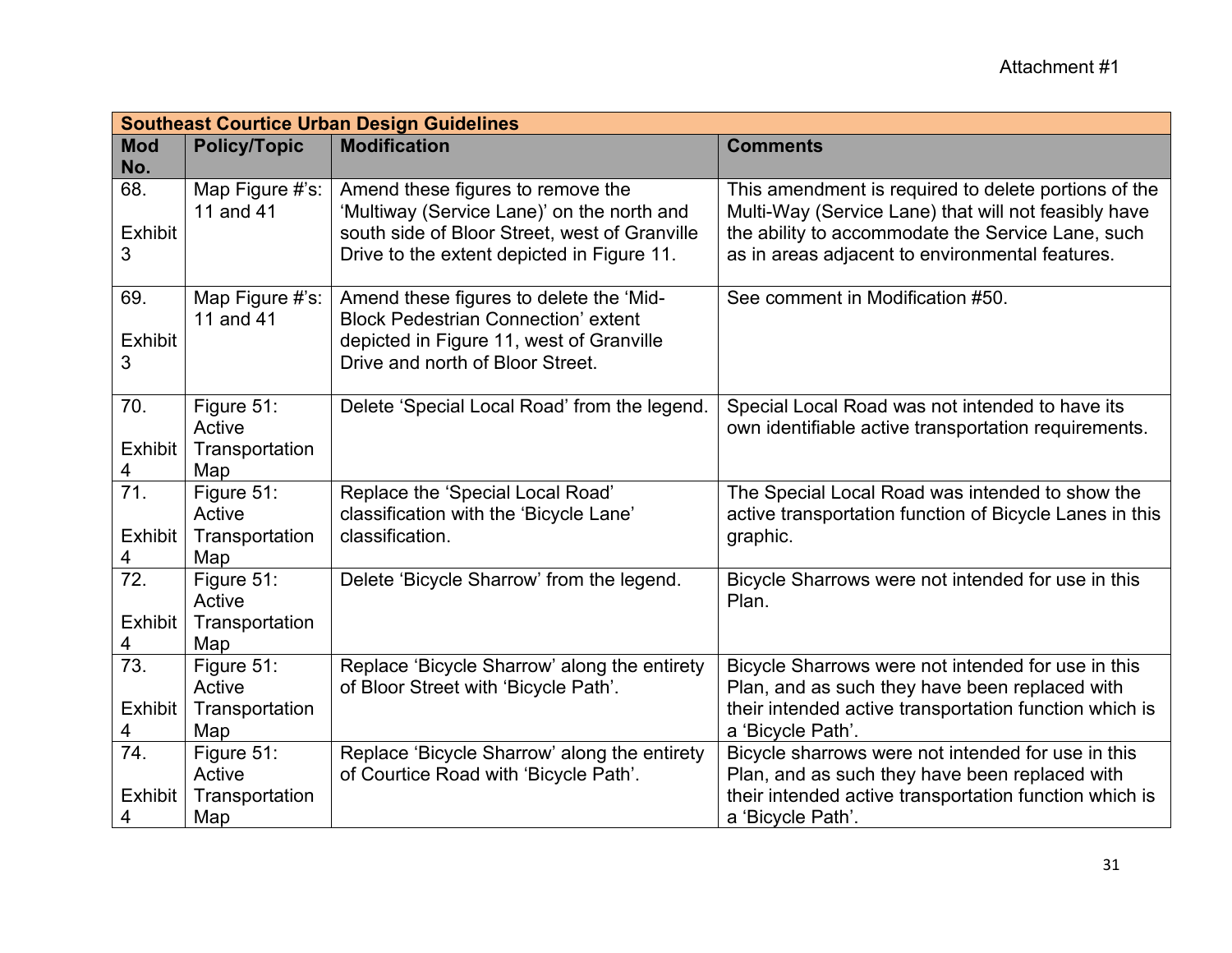|                   | <b>Southeast Courtice Urban Design Guidelines</b> |                                                                            |                                                                                                         |  |
|-------------------|---------------------------------------------------|----------------------------------------------------------------------------|---------------------------------------------------------------------------------------------------------|--|
| <b>Mod</b><br>No. | <b>Policy/Topic</b>                               | <b>Modification</b>                                                        | <b>Comments</b>                                                                                         |  |
| 75.               | 5.1.5 g)                                          | Amend policy 5.1.5 g) so it reads,                                         | Amendment requested by the utility companies, as it<br>is understood that burying infrastructure is the |  |
|                   | Access,                                           | "Where feasible, utility box locations should                              | preferred method of construction, however, it is                                                        |  |
|                   | Servicing and                                     | be buried or located so as to minimize their                               | is not always feasible, in which cases the company                                                      |  |
|                   | Storage                                           | visual impact on the public realm."                                        | must minimize the visual impact in the area.                                                            |  |
| 76.               | 6.1.2 n. iv)                                      | Amend policy 6.1.2 n. iv), so it reads,                                    | Amendment requested by the utility companies, as it<br>is understood that burying infrastructure is the |  |
|                   | Neighbourhood                                     | "n. The following guidelines apply                                         | preferred method of construction, however, it is                                                        |  |
|                   | Parks -                                           | specifically to Courtice Memorial Park:                                    | is not always feasible, in which cases the company                                                      |  |
|                   | <b>Guidelines</b>                                 |                                                                            | must minimize the visual impact in the area.                                                            |  |
|                   |                                                   | iv.<br>Where feasible, nNew and existing                                   |                                                                                                         |  |
|                   |                                                   | utilities shall be located underground<br>preferably or located discreetly |                                                                                                         |  |
|                   |                                                   | discretely and should be                                                   |                                                                                                         |  |
|                   |                                                   | incorporated into landscape features                                       |                                                                                                         |  |
|                   |                                                   | and/or screened, where necessary, to                                       |                                                                                                         |  |
|                   |                                                   | preserve desirable views."                                                 |                                                                                                         |  |
| 77.               | 6.3.1 e.                                          | Delete bullet point ii. in its entirety from                               | Amendment requested by the Region as on-street                                                          |  |
|                   |                                                   | 6.3.1. e., so the policy reads,                                            | parking on Type 'A' Arterial roads will not be                                                          |  |
|                   | <b>Type A Arterial</b><br>Roads                   | "e. Should a Multi-Way design be deemed                                    | permitted by the Region of Durham, as it is not<br>consistent with Regional Official Plan policy 11.3.3 |  |
|                   |                                                   | not feasible, the following components shall                               | and Schedule 'E' - Table E7.                                                                            |  |
|                   |                                                   | be provided in the right-of-way in                                         |                                                                                                         |  |
|                   |                                                   | accordance with Durham Region standards                                    |                                                                                                         |  |
|                   |                                                   | and guidelines:                                                            |                                                                                                         |  |
|                   |                                                   | Boulevard: sidewalk, bicycle path and<br>İ.                                |                                                                                                         |  |
|                   |                                                   | planting and furnishing zones with                                         |                                                                                                         |  |
|                   |                                                   | regular planting of street trees and                                       |                                                                                                         |  |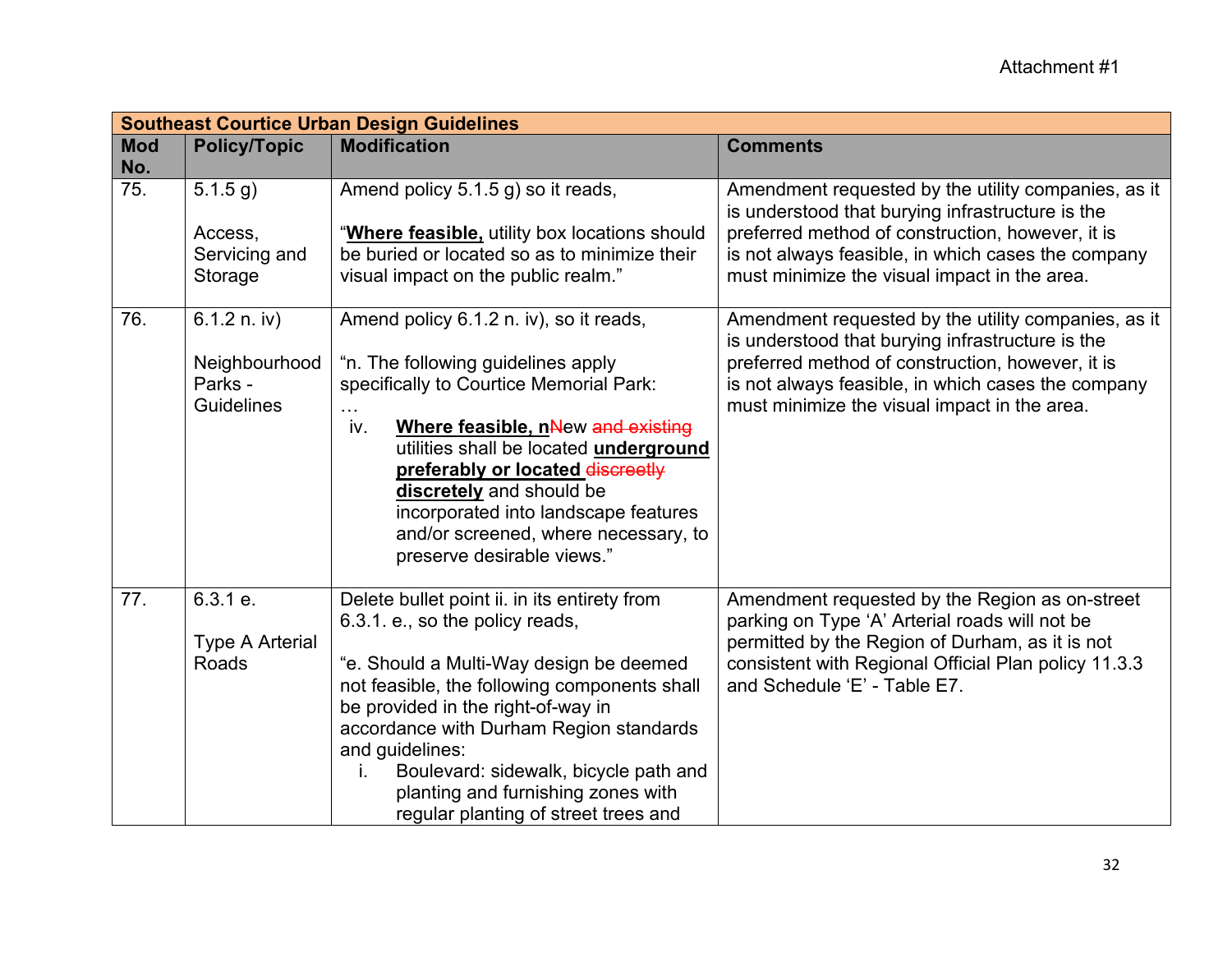|                   | <b>Southeast Courtice Urban Design Guidelines</b> |                                                                                                                                                                                                                                                                                                                     |                                                                                                                                                                                                                                                                                                                                                                                                       |  |
|-------------------|---------------------------------------------------|---------------------------------------------------------------------------------------------------------------------------------------------------------------------------------------------------------------------------------------------------------------------------------------------------------------------|-------------------------------------------------------------------------------------------------------------------------------------------------------------------------------------------------------------------------------------------------------------------------------------------------------------------------------------------------------------------------------------------------------|--|
| <b>Mod</b><br>No. | <b>Policy/Topic</b>                               | <b>Modification</b>                                                                                                                                                                                                                                                                                                 | <b>Comments</b>                                                                                                                                                                                                                                                                                                                                                                                       |  |
|                   |                                                   | plantings to create a comfortable<br>environment.<br><b>Roadway: travel lanes and, where</b><br>feasible, on-street parking,<br>particularly at Prominent<br>intersections.                                                                                                                                         |                                                                                                                                                                                                                                                                                                                                                                                                       |  |
| 78.               | 6.3.1<br>Type A<br><b>Arterials</b>               | Insert the following paragraph after the<br>second paragraph under section 6.3.1.<br>which reads,<br>"A hybrid option for the Type A Arterial<br>Multi-way on one side of the road, and a<br>two-way cycle track on the other side of<br>the road may be more appropriate in<br>some areas based on further study." | This amendment is meant to provide a hybrid option.<br>Given that the southeast quadrant of Bloor Street<br>and Courtice road is not part of the designated<br>urban area, the Service Roads along the east side<br>of Courtice Road, or the south side of Bloor Street,<br>would not be required. Therefore, a hybrid option<br>may be more appropriate in these places subject to<br>further study. |  |
| 79.               | 6.3.4<br>Collector<br>Roads                       | Insert a new paragraph under the first<br>paragraph, which reads,<br>"A hybrid option for the Collector Road<br>showing bike lanes and on-street parking<br>without a centre median may be more<br>appropriate in some areas based on<br>further study".                                                            | This amendment is meant to provide a hybrid option.<br>Collector roads do not always need a centre median<br>to provide all necessary functions, and as such the<br>hybrid option should be considered where<br>appropriate.                                                                                                                                                                          |  |
| 80.               | Section 6.3.5<br>a)                               | Amend policy 6.3.5 a), so it reads,                                                                                                                                                                                                                                                                                 | This amendment is requested by the Region to<br>denote the different bicycle protected lanes that<br>occur across the municipality.                                                                                                                                                                                                                                                                   |  |